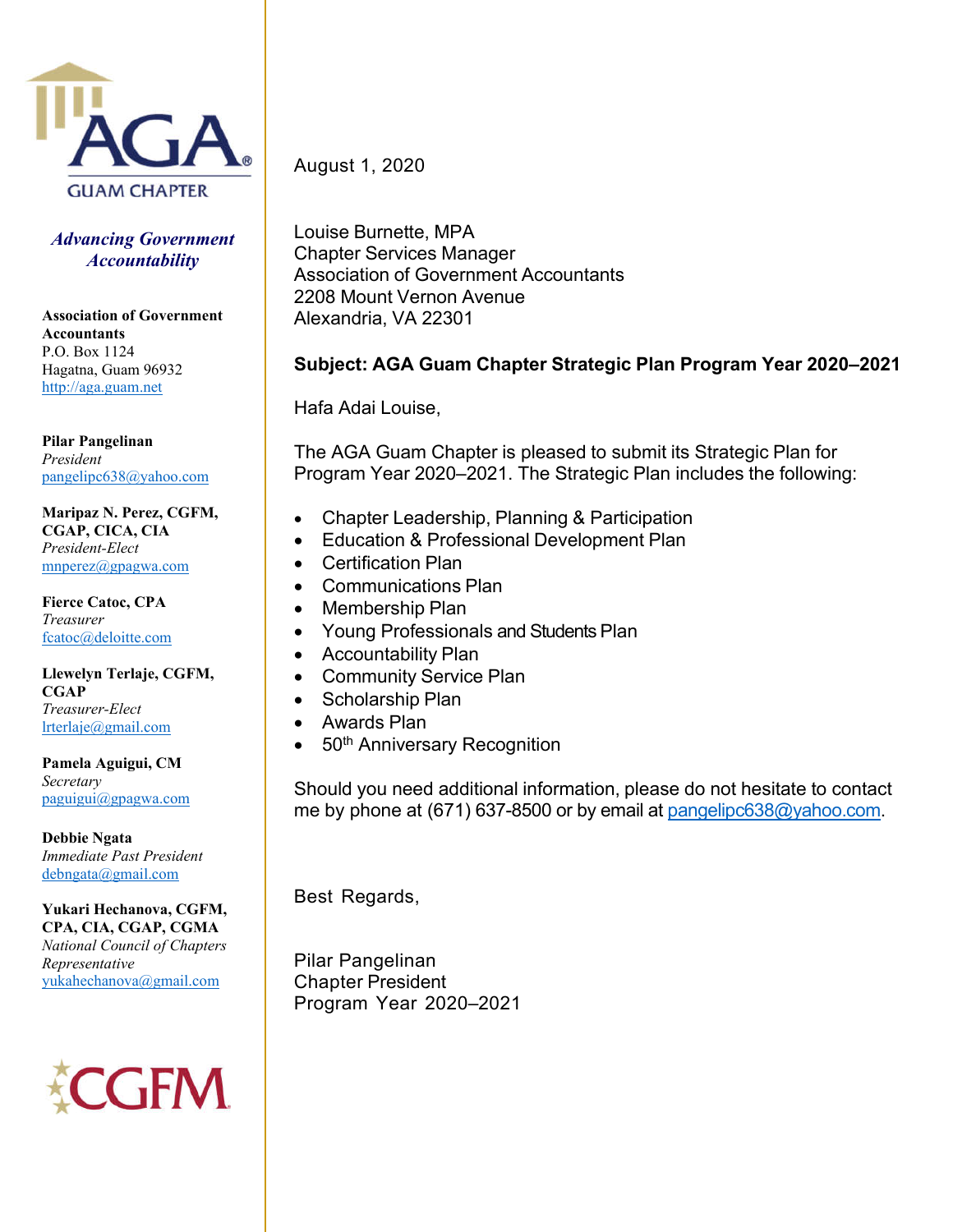

*Advancing Government Accountability* 

**Strategic Plan** Program Year 2020‐2021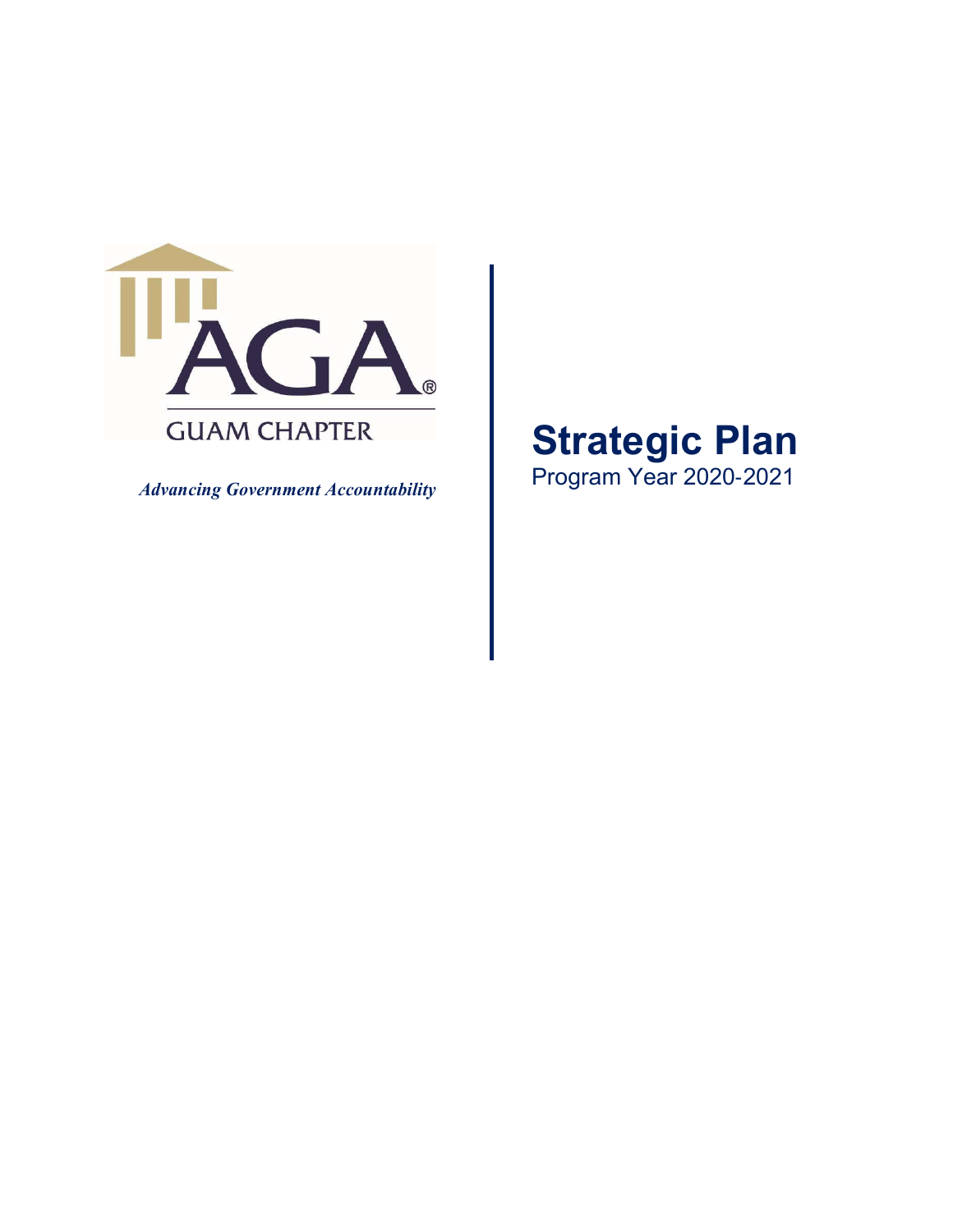# **Table of Contents**

| SECTION I. CHAPTER LEADERSHIP, PLANNING AND PARTICIPATION  1                     |  |
|----------------------------------------------------------------------------------|--|
|                                                                                  |  |
|                                                                                  |  |
|                                                                                  |  |
|                                                                                  |  |
|                                                                                  |  |
| Goal 1. Education to help accountability professionals meet CPE requirements 6   |  |
| Goal 2. Education to help individuals attain the skills to pass the CGFM exam  6 |  |
| Goal 3. Professional development to help all current and prospective members     |  |
|                                                                                  |  |
|                                                                                  |  |
|                                                                                  |  |
|                                                                                  |  |
|                                                                                  |  |
| Goal 4. Designate a chapter resource to work with CGFM certification  10         |  |
|                                                                                  |  |
|                                                                                  |  |
| Goal 2. Communicate chapter business, events and other items of interest to      |  |
|                                                                                  |  |
|                                                                                  |  |
|                                                                                  |  |
|                                                                                  |  |
|                                                                                  |  |
| Goal 1. Make young professional and student members a priority  14               |  |
| Goal 2. Support the growing careers of young professionals and student           |  |
| Goal 3. Offer educational opportunities for young professional and student       |  |
|                                                                                  |  |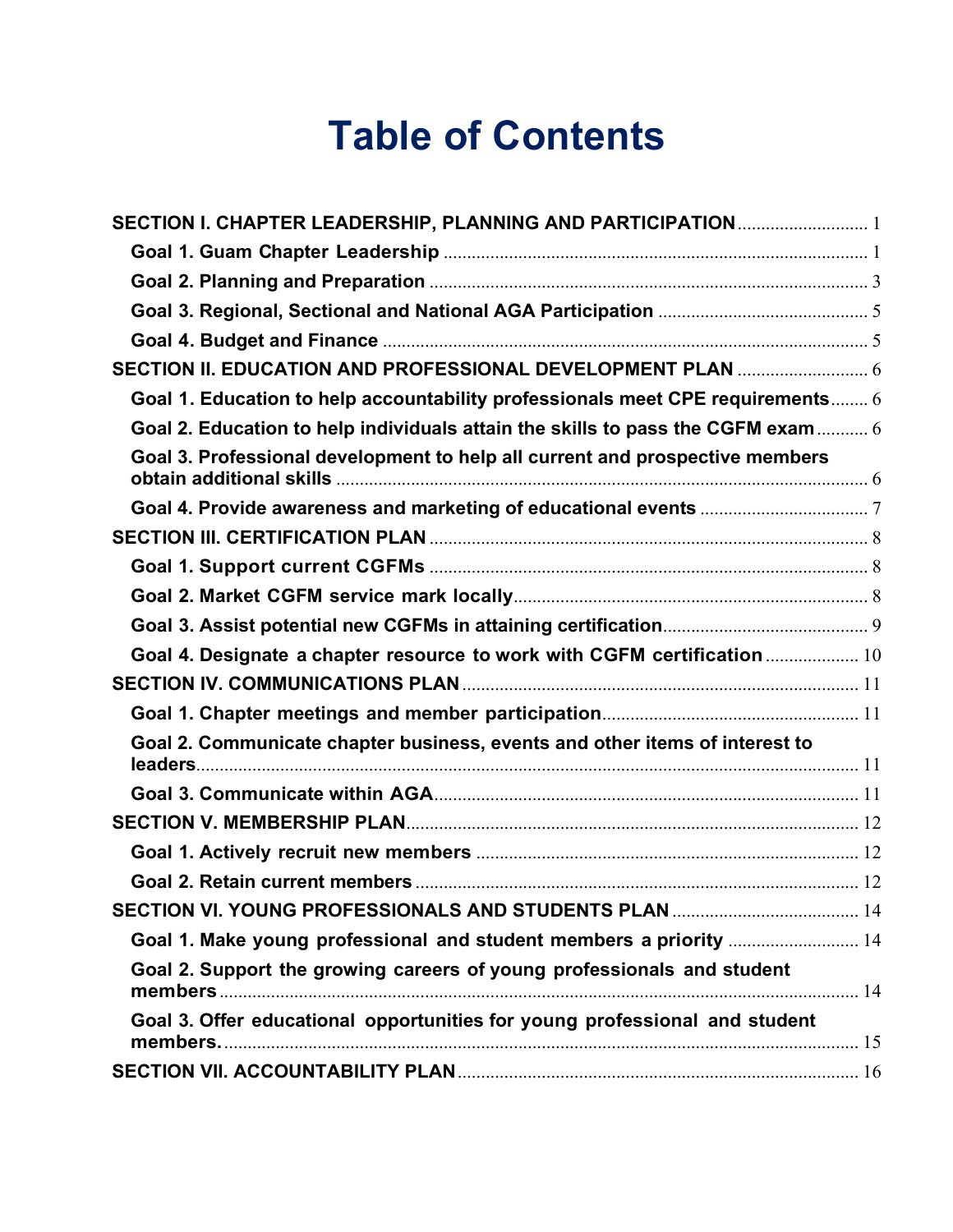| Goal 1. Make accountability outreach a priority for both your chapter and chapter |  |
|-----------------------------------------------------------------------------------|--|
|                                                                                   |  |
|                                                                                   |  |
|                                                                                   |  |
|                                                                                   |  |
|                                                                                   |  |
|                                                                                   |  |
|                                                                                   |  |
| Goal 2. Encourage participation of members and dependents of members 18           |  |
|                                                                                   |  |
|                                                                                   |  |
|                                                                                   |  |
|                                                                                   |  |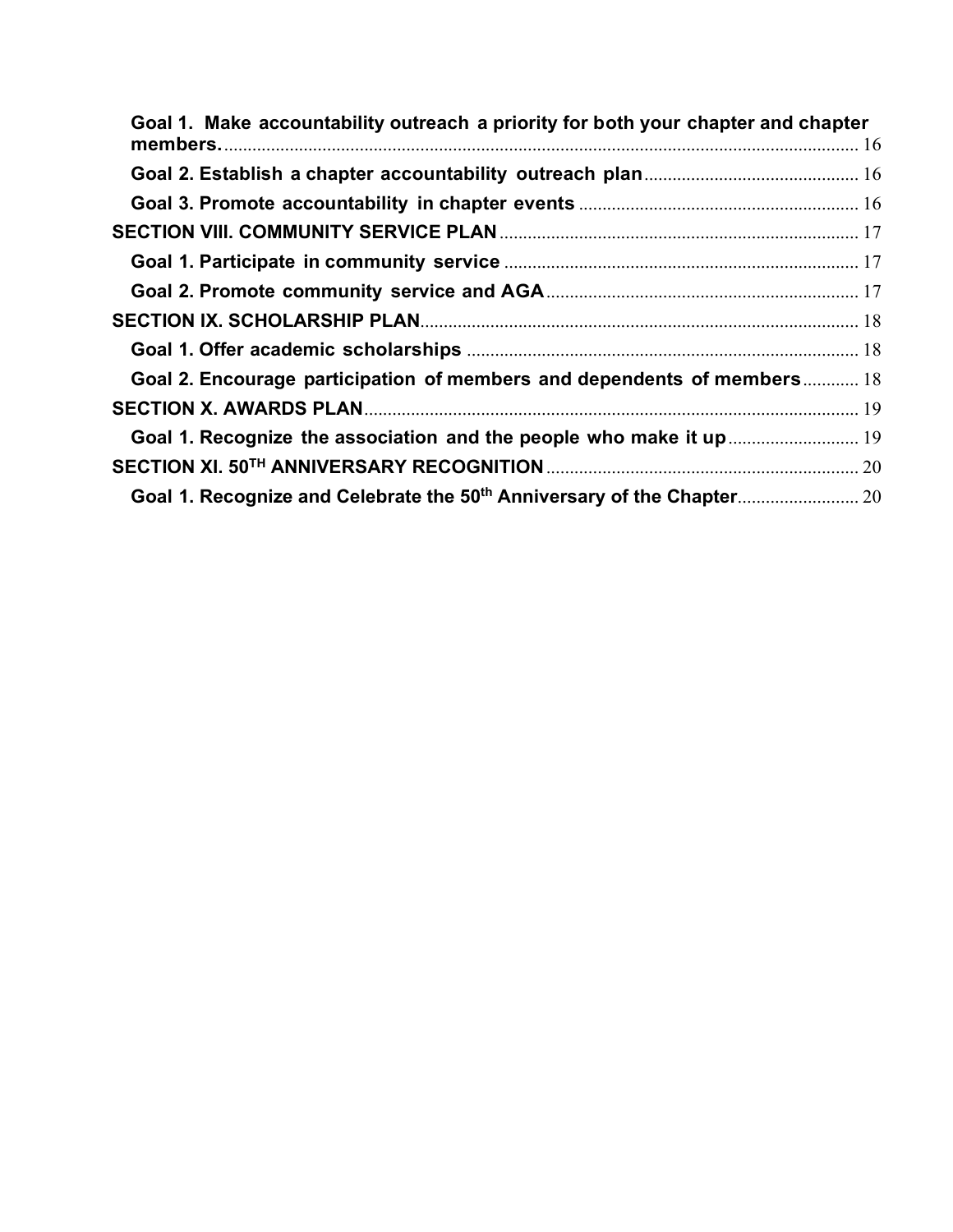# **SECTION I. CHAPTER LEADERSHIP, PLANNING AND PARTICIPATION**

#### **Goal 1. Guam Chapter Leadership**

Articles VI and VII of the AGA Guam Chapter By-Laws created the Chapter Executive Committee (CEC) which is to be made up of the Chapter President (Chair of the CEC), Chapter President-Elect (Vice-Chair of the CEC), Immediate Past Chapter President, Chapter Secretary, Chapter Treasurer, and Chapter Directors. There are a total of 15 committees, with 27 members of which 8 are new CEC members and 1 Young Professional.

| <b>Chapter Officers</b>                               |                                                                    |                |  |  |
|-------------------------------------------------------|--------------------------------------------------------------------|----------------|--|--|
| <b>Position</b>                                       | <b>Name</b>                                                        | <b>AGA ID#</b> |  |  |
| President                                             | Pilar Pangelinan                                                   | 99790          |  |  |
| President-Elect                                       | Maripaz N. Perez, CGFM, CGAP, CICA, CIA, CFE                       | 67833          |  |  |
| Treasurer                                             | Fierce Louie Catoc, CPA                                            | 147203         |  |  |
| Treasurer-Elect                                       | Llewelyn R. Terlaje, CGFM, CGAP, CFE                               | 70753          |  |  |
| Secretary                                             | Pamela R. Aguigui, CM                                              | 71197          |  |  |
| Immediate Past President                              | Debbie Ngata                                                       | 96010          |  |  |
| National Council of<br><b>Chapters Representative</b> | Yukari Hechanova, CGFM, CPA, CIA, CGAP, CGMA                       | 60087          |  |  |
| <b>Committee Directors and Co-Directors</b>           |                                                                    |                |  |  |
| Accountability                                        | Doreen T. Crisostomo, Ph.D., CGFM, CFE, CICA                       | 23737          |  |  |
|                                                       | Michelle A. Puno                                                   | 153213         |  |  |
| Awards (ACE) / Historian                              | Justin B. Castro, CFE                                              | 139456         |  |  |
| <b>Budget and Finance</b>                             | Fierce Louie Catoc, CPA                                            | 147203         |  |  |
| <b>By-laws and Procedures</b>                         | Yukari Hechanova, CGFM, CPA, CIA, CGAP, CGMA                       | 60087          |  |  |
| Certification                                         | Maripaz N. Perez, CGFM, CGAP, CICA, CIA, CFE                       | 67833          |  |  |
|                                                       | Mercedes F. Poliarco, CGFM                                         | 1472655        |  |  |
| <b>Communications Website</b>                         | Clariza Mae G. Roque, CGFM, CGAP, CICA                             | 96313          |  |  |
|                                                       | Mariella Cruz                                                      | 161010         |  |  |
| Communications<br>Newsletter                          | Debbie Ngata                                                       | 96010          |  |  |
|                                                       | Margie Francisco, CPA                                              | 138096         |  |  |
| <b>Community Service</b>                              | Vanessa D. Valencia                                                | 137374         |  |  |
| Education                                             | Rodalyn May A. Gerardo, CGFM, CIA, CPA, CGAP, CGMA,<br><b>CICA</b> | 65248          |  |  |
| Membership / Nominating                               | Jose B. Guevara, III, CGFM, PMP                                    | 44115          |  |  |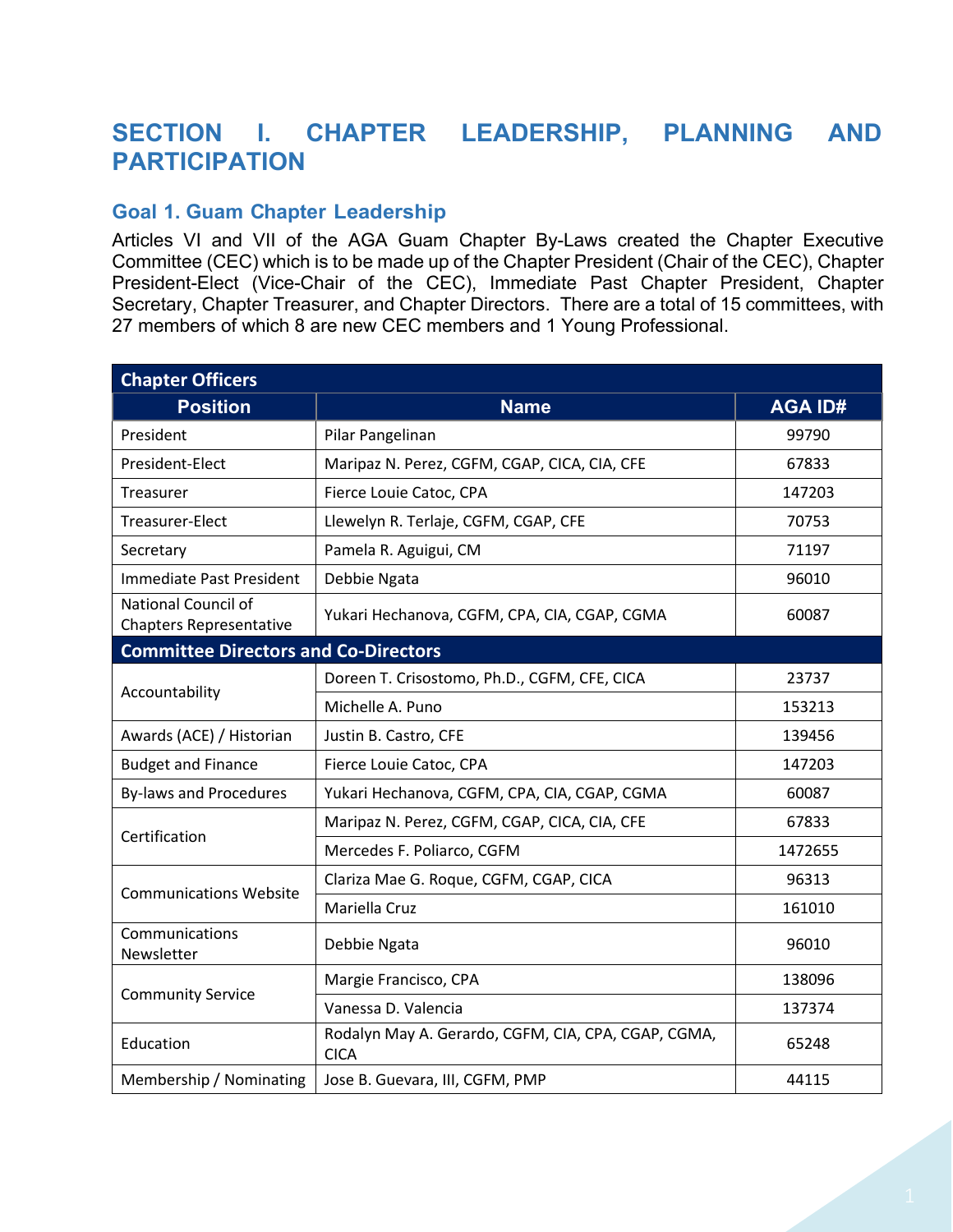|                                                                        | Amacris V. Legaspi, CGFM          | 131480 |
|------------------------------------------------------------------------|-----------------------------------|--------|
| Research / Standards                                                   | Rizalito Gino F. Paglingayen, CPA | 99243  |
|                                                                        | Ranel Vangelo E. Ranoa            | 154241 |
| Scholarship                                                            | Lorbea L. Palaming                | 128117 |
|                                                                        | Pamela R. Aguigui, CM             | 71197  |
| <b>Young Professionals</b>                                             | Rachel F. Cubacub                 | 94772  |
|                                                                        | Alfredo Tinoso                    | 154154 |
| Programs and Technical<br>Doreen T. Crisostomo, Ph.D., CGFM, CFE, CICA |                                   | 23737  |
|                                                                        | Vincent Jon G. Duenas             | 67025  |
| 50th Anniversary                                                       | Taling M. Taitano, CGFM, CPA      | 12754  |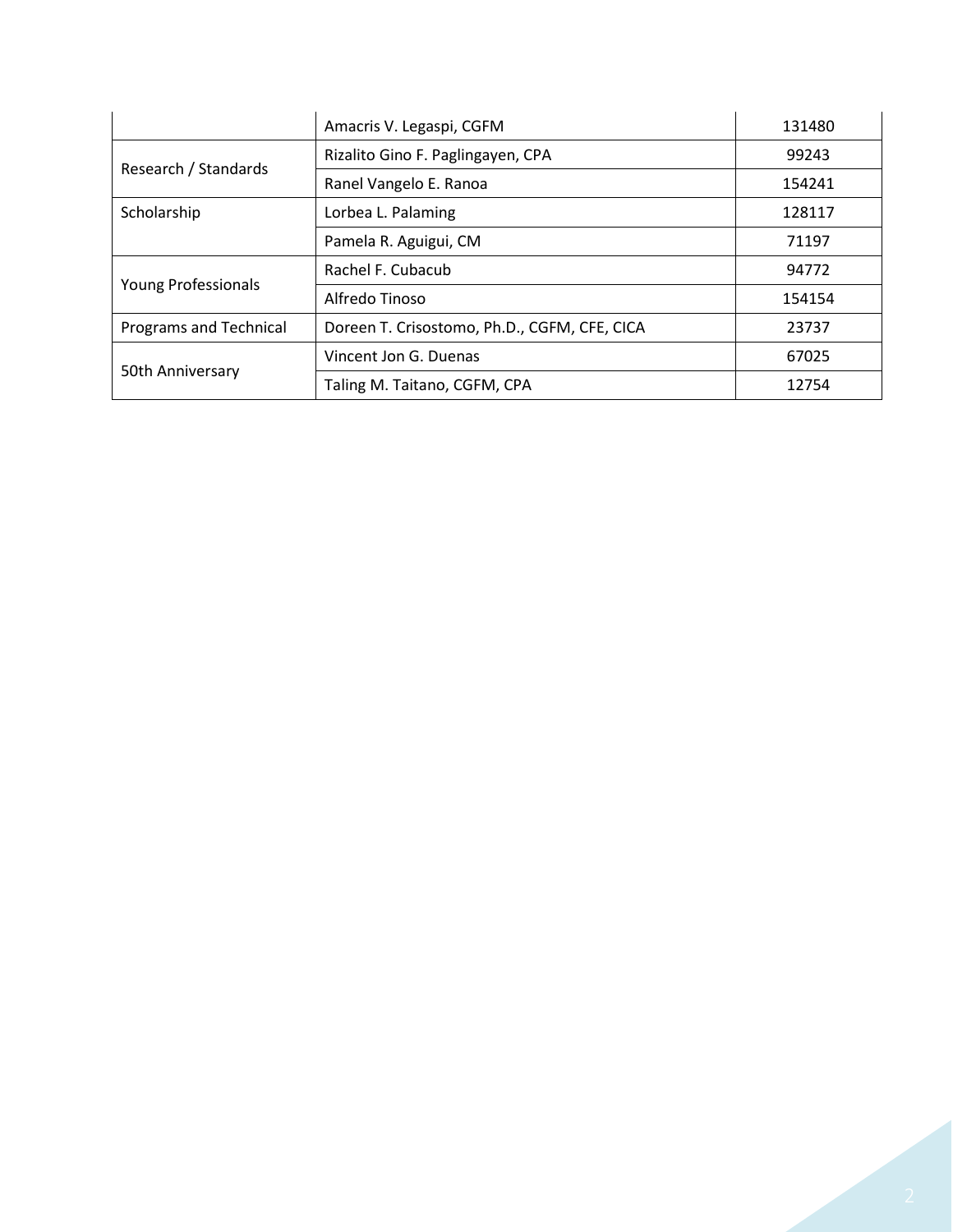The Guam Chapter By-Laws can be viewed and are located on the website at https://www.aga.guam.net/chapterbylaws.

#### **Goal 2. Planning and Preparation**

Chapter Administration: *Pilar Pangelinan, President Maripaz Perez, President-Elect*

The AGA Guam Chapter (the Chapter) will hold monthly meetings to provide government accountability professionals an avenue to meet with their peers from private and public entities and discuss relevant issues affecting their profession. At each meeting, we will provide committee updates and invite a guest speaker to address our members and non-members about topics relevant to the accountability profession. We will provide continuing professional education (CPE) credits to members and non-members at no less than six (6) general membership meetings.

The CEC Directors and Co-Directors will meet monthly to plan and discuss, in detail, various Chapter activities. A quorum for a CEC meeting is at least one-third (1/3) of the voting members of the CEC. Other members of the organization or special guests are welcome to attend CEC meetings. In order to be effective, CEC meetings will:

- Have a purpose;
- Provide enough notice and appropriate materials for members to be prepared;
- Follow proper meeting procedures and respect the time of the Directors;
- Have clear supporting documents, such as an agenda, minutes and other reports;
- Ensure all participants have a voice and are respected;
- Include some social interaction and networking time;
- Accomplish results and/or have action items; and
- Be documented with minutes.

**Chapter Executive Committee Meetings** will be held every second (2<sup>nd</sup>) Wednesday of the month from 12:00pm to 1:00pm. During the COVID-19 crisis, these meetings will be held virtually using Zoom until it is deemed safe for groups of up to 15 people to congregate.

**General Membership Meetings** will be held every fourth (4<sup>th</sup>) Wednesday of the month, from 12:00pm to 1:00pm. During the COVID-19 crisis, these meetings will be held virtually using Zoom until it is deemed safe for groups of 40 people or more to congregate.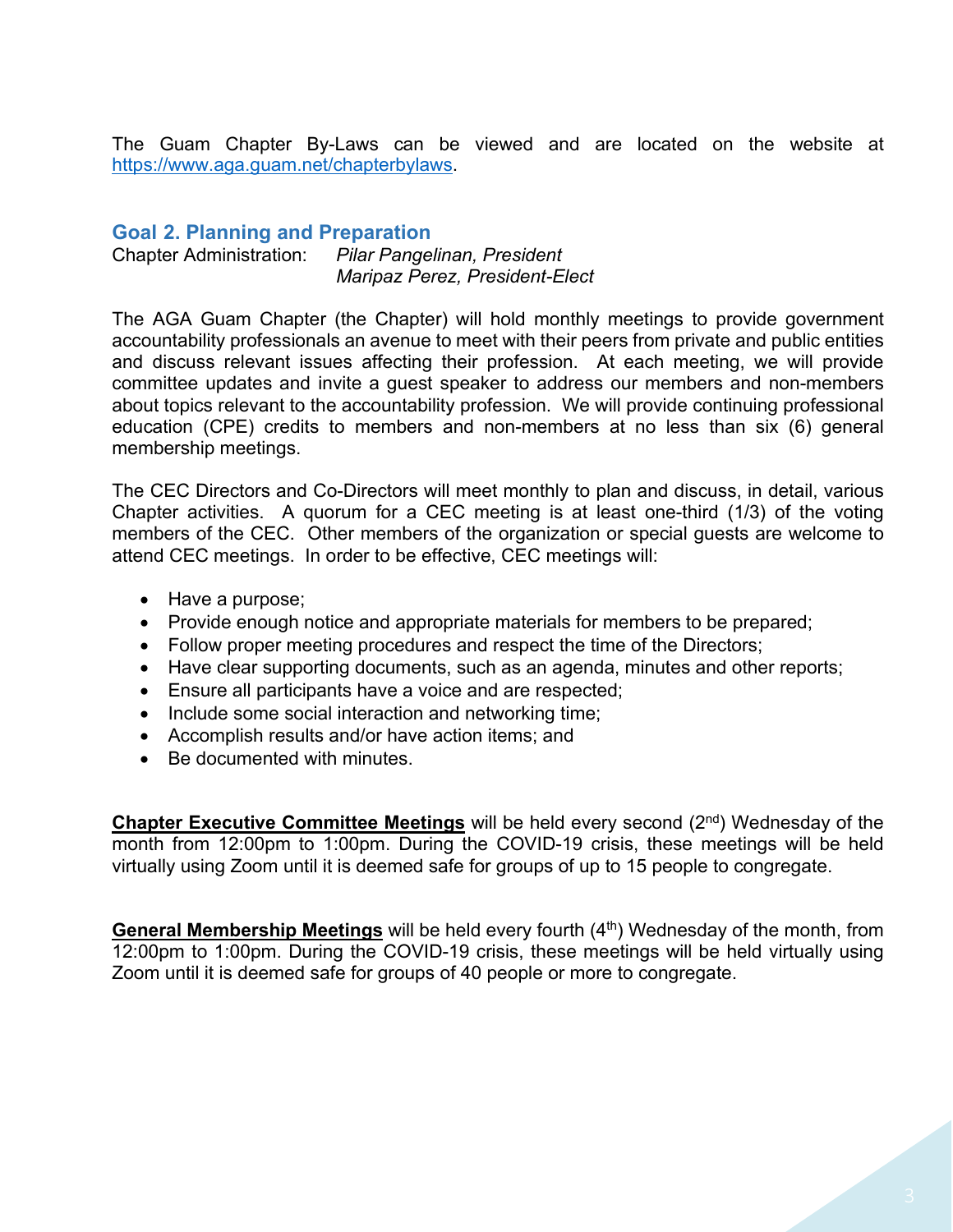The following table below presents our planned meeting dates and topics for the 2020-2021 Program Year as drafted by the Programs & Technical Director Doreen T. Crisostomo, Ph.D., CGFM, CFE, CICA.

| <b>Date</b> | <b>Meeting</b>                              | <b>Topic</b>                                                   |
|-------------|---------------------------------------------|----------------------------------------------------------------|
| 6/24/2020   | <b>General Membership Meeting</b>           | Oath of Office/State of Fiscal Year 2020 Budget                |
| 7/8/2020    | <b>Chapter Executive Committee Meeting</b>  | Strategic Planning / 50th Anniversary                          |
| 7/22/2020   | <b>General Membership Meeting (CPE)</b>     | GGRF Updates, Economic Outlook, and                            |
|             |                                             | <b>Investments</b>                                             |
| 8/12/2020   | <b>Chapter Executive Committee Meeting</b>  | Strategic Planning, continued                                  |
| 8/26/2020   | General Membership Meeting (CPE)            | Overview /Challenges in GovGuam's Procurement                  |
| 9/9/2020    | <b>Chapter Executive Committee Meeting</b>  |                                                                |
| 9/23/2020   | <b>General Membership Meeting (CPE)</b>     | Governmental /CARES Act                                        |
| 10/14/2020  | <b>Chapter Executive Committee Meeting</b>  |                                                                |
| 10/28/2020  | <b>General Membership Meeting</b>           | Candidate Forum Senator / Congress                             |
| 11/11/2020  | <b>Chapter Executive Committee Meeting</b>  |                                                                |
|             | 11/25/2020 General Membership Meeting (CPE) | <b>ERP Computer Software and Application</b>                   |
| 12/9/2020   | <b>Chapter Executive Committee Meeting</b>  |                                                                |
| 12/23/2020  | <b>General Membership Meeting</b>           | AGA Christmas Party (coordinated by YP/JAS)                    |
| 1/13/2021   | <b>Chapter Executive Committee Meeting</b>  |                                                                |
| 1/27/2021   | <b>General Membership Meeting (CPE)</b>     | Robotics Process Automation/Blockchain                         |
| 2/10/2021   | <b>Chapter Executive Committee Meeting</b>  |                                                                |
| 2/24/2021   | General Membership Meeting (CPE)            | Tax Updates / What You Should Know for Tax<br><b>Year 2020</b> |
| 3/10/2021   | <b>Chapter Executive Committee Meeting</b>  |                                                                |
| 3/24/2021   | <b>General Membership Meeting (CPE)</b>     | <b>CGFM Month /Professional Development</b>                    |
| 4/14/2021   | <b>Chapter Executive Committee Meeting</b>  |                                                                |
| 4/28/2021   | <b>General Membership Meeting (CPE)</b>     | Economic Outlook / State of Our Island's<br>Economy            |
| 5/12/2021   | <b>Chapter Executive Committee Meeting</b>  |                                                                |
| 5/26/2021   | General Membership Meeting (CPE)            | Ethics in Government / Increasing Trust in Our<br>Government   |
| 6/9/2021    | <b>Chapter Executive Committee Meeting</b>  |                                                                |
| 6/23/2021   |                                             | Oath of Office                                                 |
|             | <b>General Membership Meeting</b>           | <b>End of Year Celebration</b>                                 |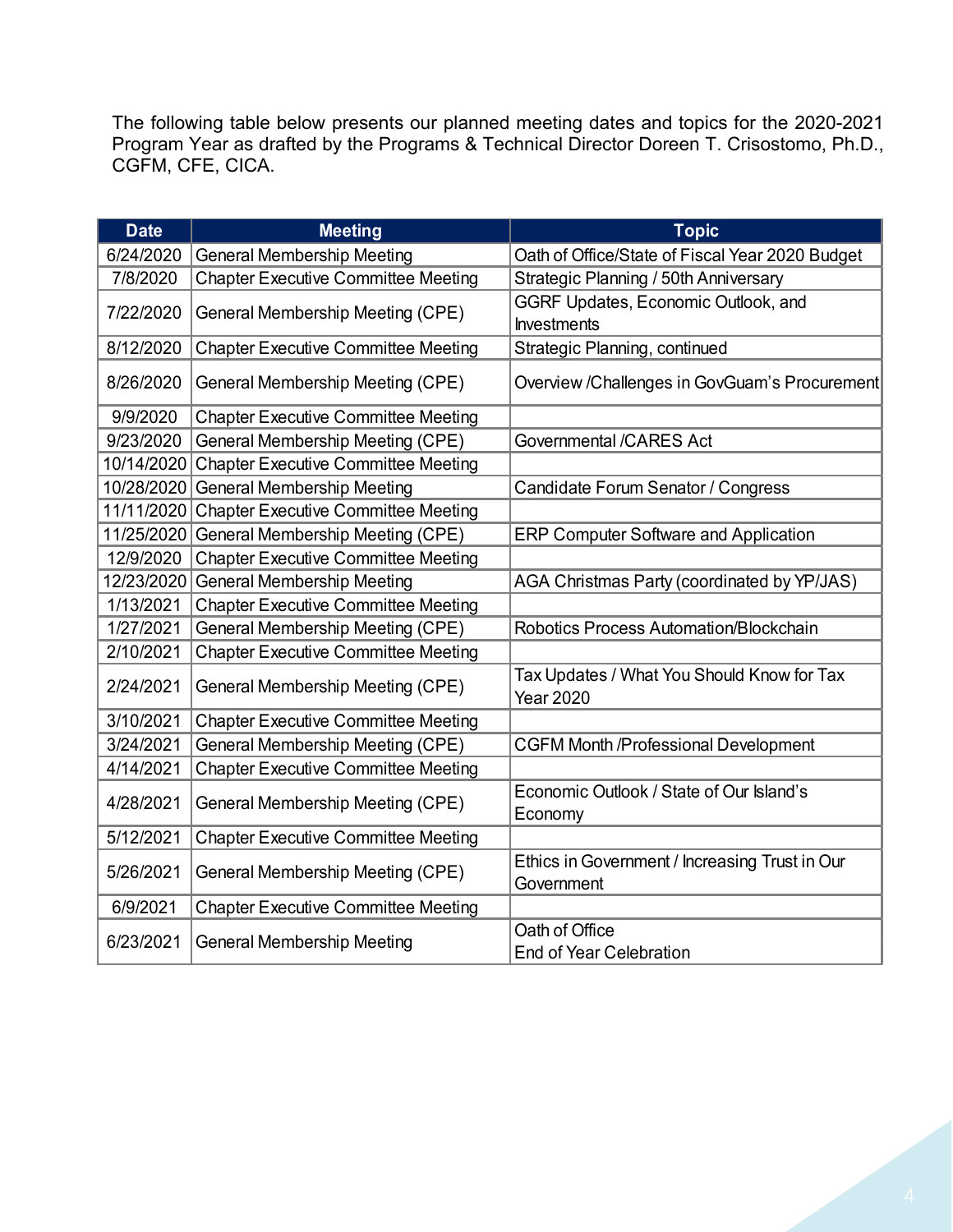#### **Goal 3. Regional, Sectional and National AGA Participation**

The Chapter will have a member serve as one of the National Council of Chapter Representatives in the Pacific Rim. We have identified the following:

 *Yukari "Yuka" Hechanova, CGFM, CPA, CIA, CGAP, CGMA* National Council of Chapter Representatives (term expires June 30, 2021) Member No.: 60087 Email: yukahechanova@gmail.com

#### **Goal 4. Budget and Finance**

Director of Budget and Finance: *Fierce Louie Catoc, CPA*

In order to remain in compliance with National requirements, the Chapter will:

- Review the chapter bylaws and submit them as needed to government and national.
- File its annual IRS Form 990.
- Complete an annual audit or independent financial review.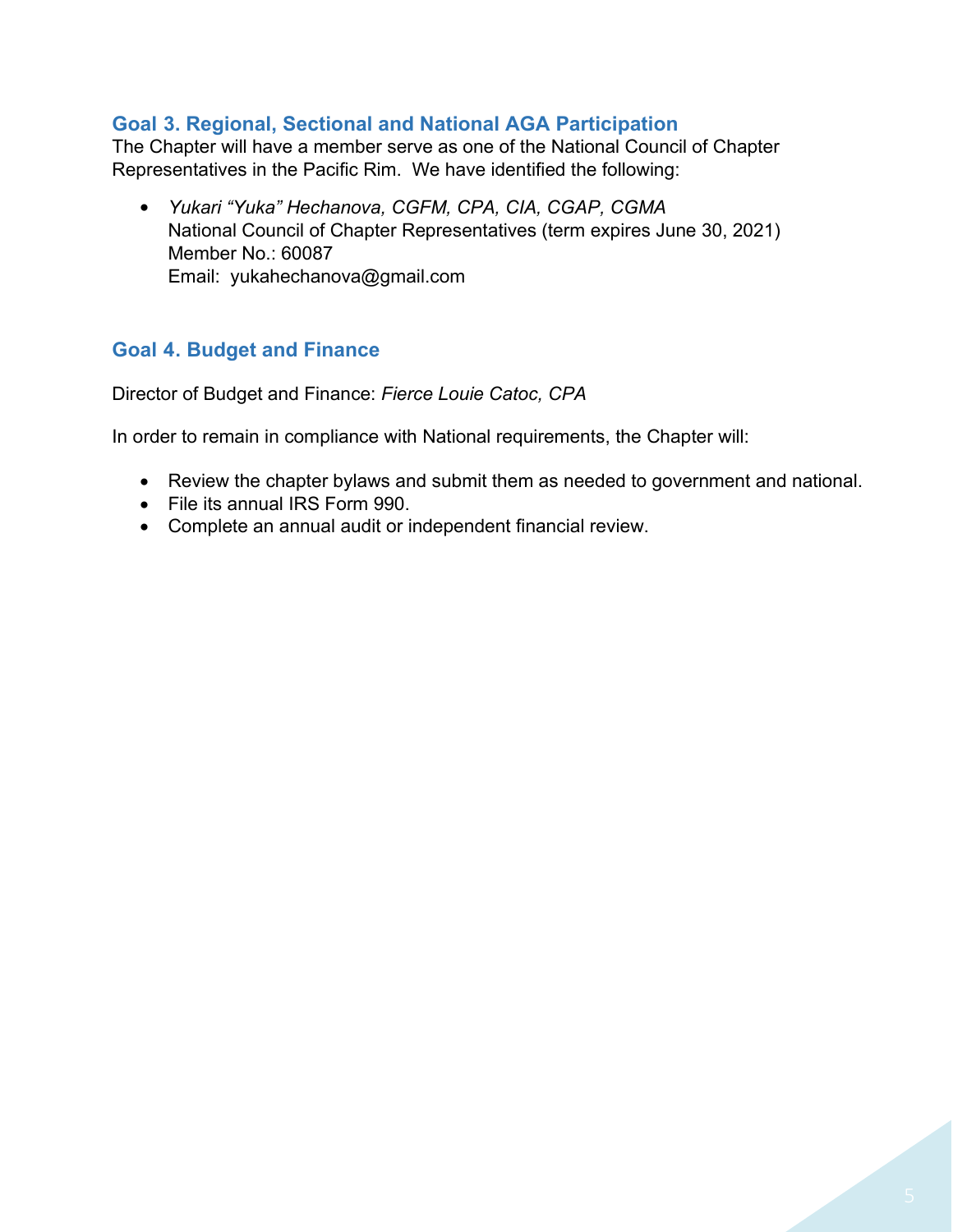# **SECTION II. EDUCATION AND PROFESSIONAL DEVELOPMENT PLAN**

Education Director: *Rodalyn May A. Gerardo, CGFM, CIA, CPA, CGAP, CGMA, CICA*

#### **Goal 1. Education to help accountability professionals meet CPE requirements**

- In recognition of its  $50<sup>th</sup>$  Anniversary, the Chapter strives to achieve all three (3) tiers of *Achievement in Chapter Excellence* (ACE) Award goals for Training Events:
	- $\circ$  Chapter provides or co-sponsors 4 CPE hours for member education (tier 1)
	- o Chapter meets their stated annual goal of 20 CPE hours offered (tier 2)
	- o Chapter offers networking and/or social time with at least half of their CPE opportunities (tier 3)
- As part of our 50<sup>th</sup> Anniversary, inform members of at least 50 CPE opportunities and aim to provide 50 free CPE certificates.
- Provide relevant and affordable training to our members that will encourage them to strive for excellence in their current careers and equip them with the necessary core and specialized skills in the field of financial management.
- Provide free training to CGFMs during CGFM month.

#### **Goal 2. Education to help individuals attain the skills to pass the CGFM exam**

- In recognition of its  $50<sup>th</sup>$  Anniversary, the Chapter strives to achieve all three (3) tiers of *Achievement in Chapter Excellence* (ACE) Award goals for Educational Meeting Attendance:
	- $\circ$  Chapter maintains their average meeting attendance of 30 members from prior year (tier 1)
	- $\circ$  Chapter meets their stated annual meeting attendance goal of 35 members (tier 2)
	- $\circ$  Chapter exceeds their stated annual meeting attendance goal of 35 members (tier 3)
- Support and coordinate with the Director of Professional Certification in increasing the number of CGFMs through review classes or study groups.
- Assist the members in locating updated educational materials (CGFM Guides)s.

#### **Goal 3. Professional development to help all current and prospective members obtain additional skills**

In recognition of its  $50<sup>th</sup>$  Anniversary, the Chapter strives to achieve all three (3) tiers of *Achievement in Chapter Excellence* (ACE) Award goals for Educational Meeting Satisfaction: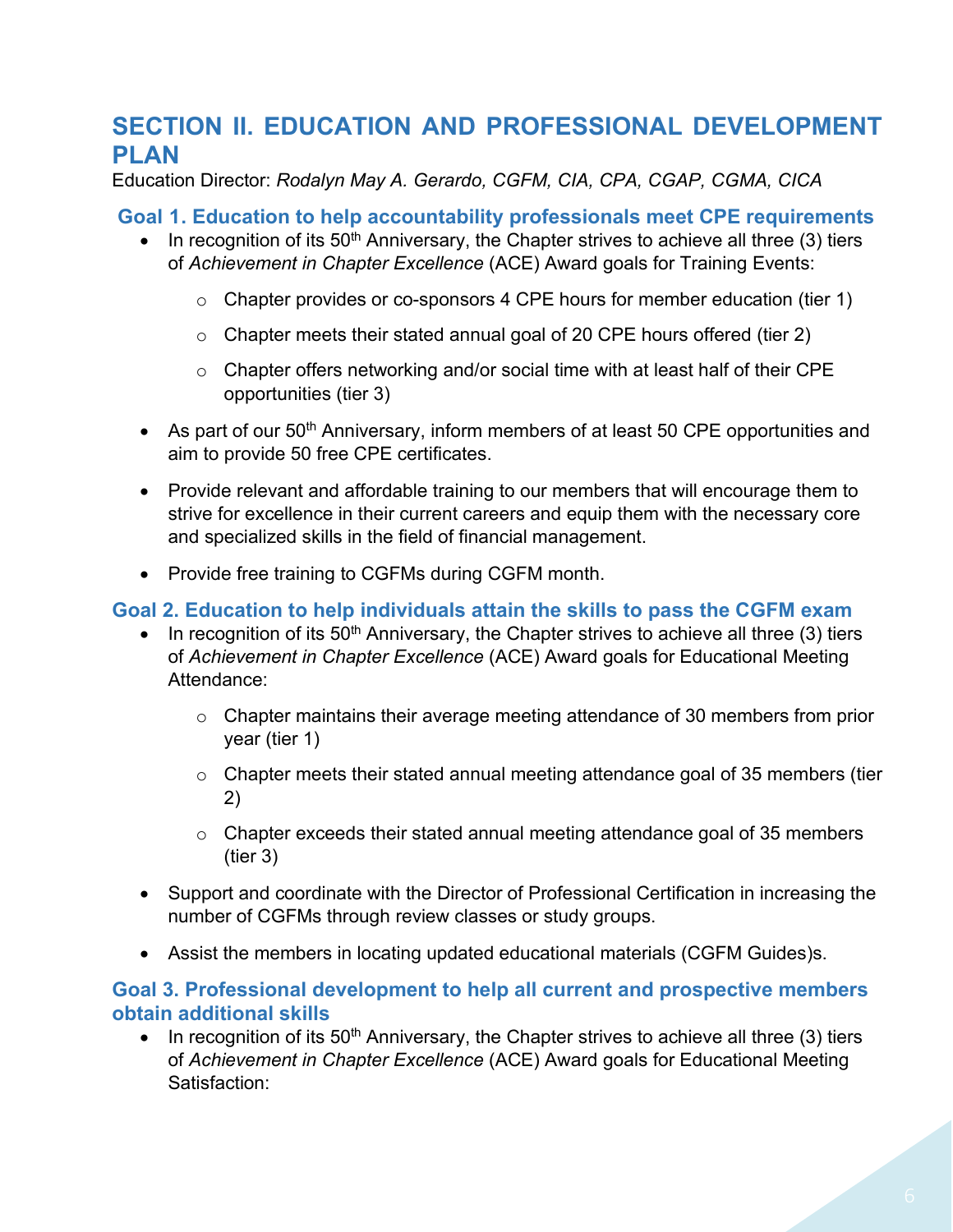- $\circ$  Chapter maintains their meeting satisfaction from the prior year (tier 1)
- $\circ$  Chapter meets their stated meeting satisfaction goal (tier 2)
- $\circ$  Chapter exceeds their stated meeting satisfaction goal by 1% (tier 3)
- Using the AGA Guam Chapter Membership Satisfaction Survey conducted June 2020, our goal is to have a higher survey participation rate and aim for more than 40% to state that they are very satisfied with the Chapter's educational meeting offerings. The survey will be re-administered in February or March 2021.
- Coordinate with the AGA National Office, UOG, GCC, and other professional organizations to secure guest speakers/instructors throughout the program year.
- Solicit training course input from members and constituents in both the public and private sectors.
- Sponsor the biennial Guam Professional Development Conference.

#### **Goal 4. Provide awareness and marketing of educational events**

- Explore new training methodologies such as using AGA National webinars (a costefficient way of providing training) and other web-based training through corporate sponsors (e.g., Becker).
- Coordinate with UOG and GCC on training opportunities.
- Encourage member participation in various committees (venue, speakers, program, registration, sponsorship, etc.).
- Market educational events to members and nonmembers within the government accountability professional community.
- Publish/distribute a training calendar for/to members (including on the Chapter's website).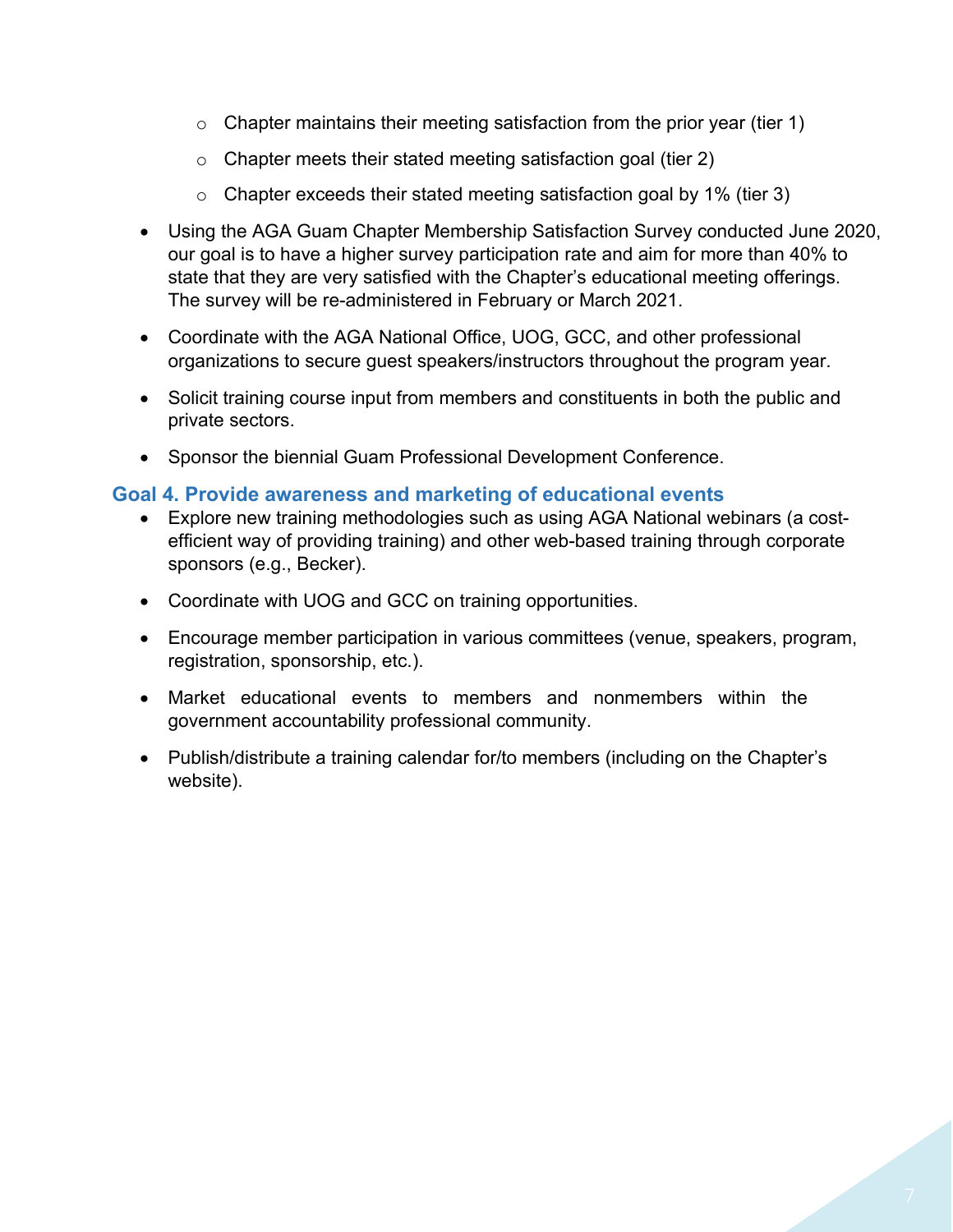# **SECTION III. CERTIFICATION PLAN**

Certification Director: *Maripaz N. Perez, CGFM, CGAP, CICA, CIA, CFE and Mercedes Poliarco, CGFM*

#### **Goal 1. Support current CGFMs**

- In recognition of its  $50<sup>th</sup>$  Anniversary, the Chapter strives to achieve all three (3) tiers of *Achievement in Chapter Excellence* (ACE) Award goals for CGFM Support:
	- o Chapter executes its plan for supporting CGFMs (tier 1)
	- $\circ$  Chapter meets its retention goal of 80% for CGFMs (tier 2)
	- $\circ$  Chapter exceeds its retention goal of 80% for CGFMs (tier 3)
- Support current CGFMs in attaining the 80 hours of CPEs every two years by identifying CPE opportunities provided by AGA-Guam, AGA-National, other AGA chapters, Association of Pacific Islands Public Auditors, and professional accountability organizations' training opportunities (including local seminars, selfstudy, and online courses) via email notifications, chapter newsletter and chapter website.
- Promote CGFM's achievements in the Chapter's newsletter, website, email communication, or in the local newspaper.
- Promote awareness of the CGFM CPE requirements by publishing them in the Chapter newsletter, email communication, or on the Chapter website.
- Market Chapter-sponsored educational events that meet the CGFM CPE requirements to members and non-members.
- 50 CPES for Continuing Education. Inform CGFMs of training opportunities of at least 50 CPE during the program year.
- Provide information on CPE opportunities through newsletters, email communication and/or other types of communication. This includes partnering with other professional organizations to provide training.
- Recognize and provide a free CPE training during "CGFM Month".
- Publicize new CGFMs in Chapter, email distribution, and local publications.
- Use the CGFM designation appropriately in chapter publications, on nametags, etc.
- Encourage members' CGFM renewals through emails, letters, newsletters and/or websites.

#### **Goal 2. Market CGFM service mark locally**

 50 Campaign to Government Officials. Advocate and promote CGFM to government officials by contacting government accountability officials and leaders to support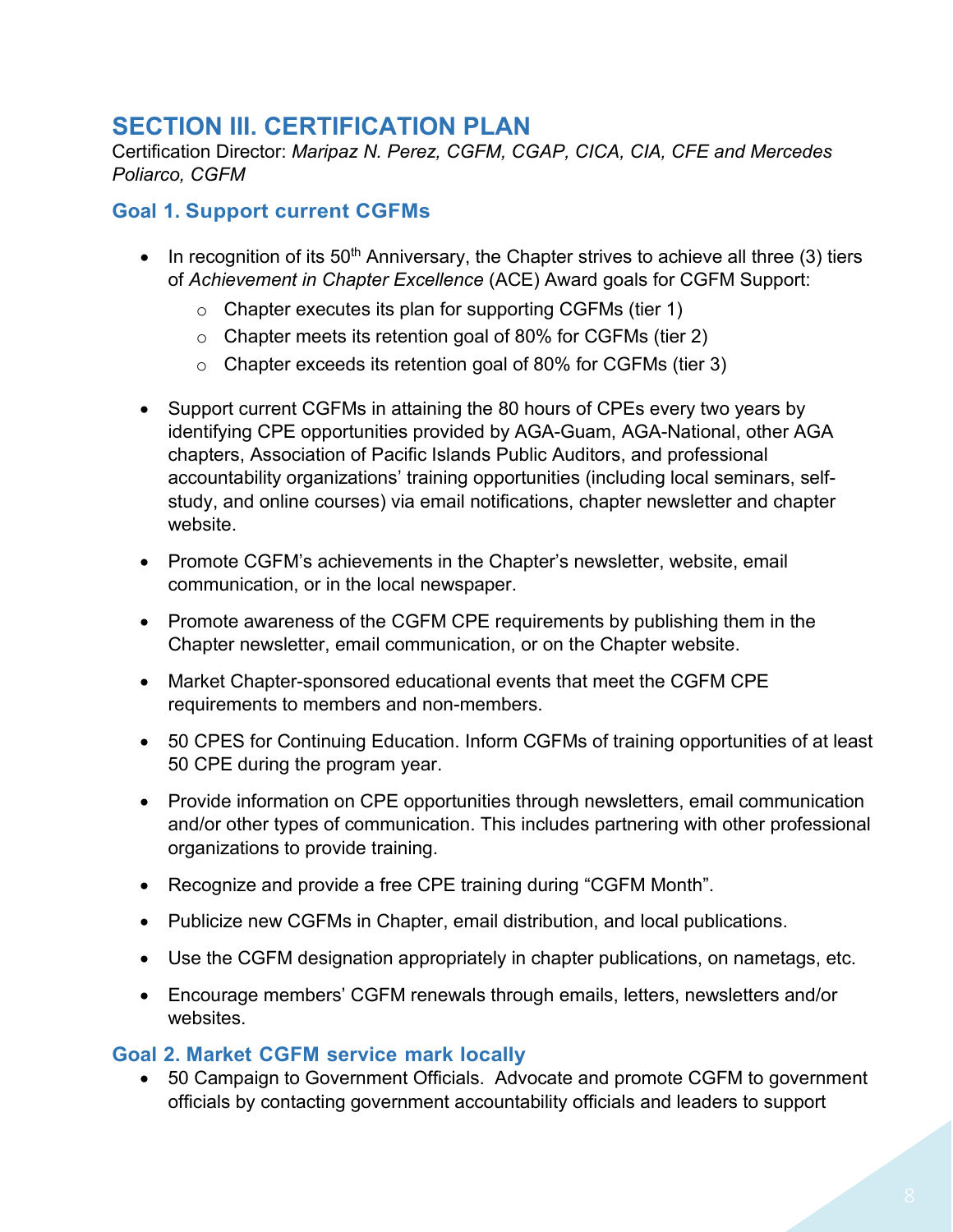AGA's initiative to promote the CGFM designation. This can be in person, virtual forum, or email communication.

- Provide a formal presentation to government accountability officials and leaders as part of its promotion efforts.
- Emphasize to the highest elected officials and government directors that the CGFM designation denotes excellence, performance and accountability.
- Promote Guam Public Law 33-18, which provides pay incentives to CGFM designation holders working with GovGuam.
- Participate in the annual "March is CGFM Month" awareness campaign and recognize the Chapter's CGFMs on the Chapter's social media accounts – Facebook and Instagram.
- Obtain executive and legislative government proclamations declaring March as CGFM Month and publicize these proclamations at the Chapter and/or National level.
- 50 Contacts for Awareness. CGFMs to collectively communicate with members, on at least a quarterly basis, the advantages of being CGFM certified through the Chapter's newsletter, website, email and pamphlets.
- 50 Contacts about CGFM. CGFMs to collectively reach out to at least 50 GovGuam and private sector employees to promote and present the CGFM designation and its benefits. Presentation can be done through virtual platform.
- 50 Student Outreach. Promote and present CGFM designation and its benefits to students from the UOG and GCC—to include participation in career fairs and sponsored conferences/ trainings. Presentation can also be done in a virtual platform.
- 50 Participants CGFM Forum. Holds a CGFM virtual forum where interested participants can ask questions about the CGFM application process, eligibility, study tips, study guide materials, etc.
- 50 Video Presentation. Present the CGFM video at a local meeting to at least 50 members or potential members and market CGFM and its benefits.

#### **Goal 3. Assist potential new CGFMs in attaining certification**

- In recognition of its  $50<sup>th</sup>$  Anniversary, the Chapter strives to achieve all three (3) tiers of *Achievement in Chapter Excellence* (ACE) Award goals for Candidate Support:
	- $\circ$  Chapter executes a plan to for supporting CGFM candidates (tier 1)
	- $\circ$  Chapter provides virtual or electronic support (tier 2)
	- $\circ$  Chapter provides in-person support (tier 3)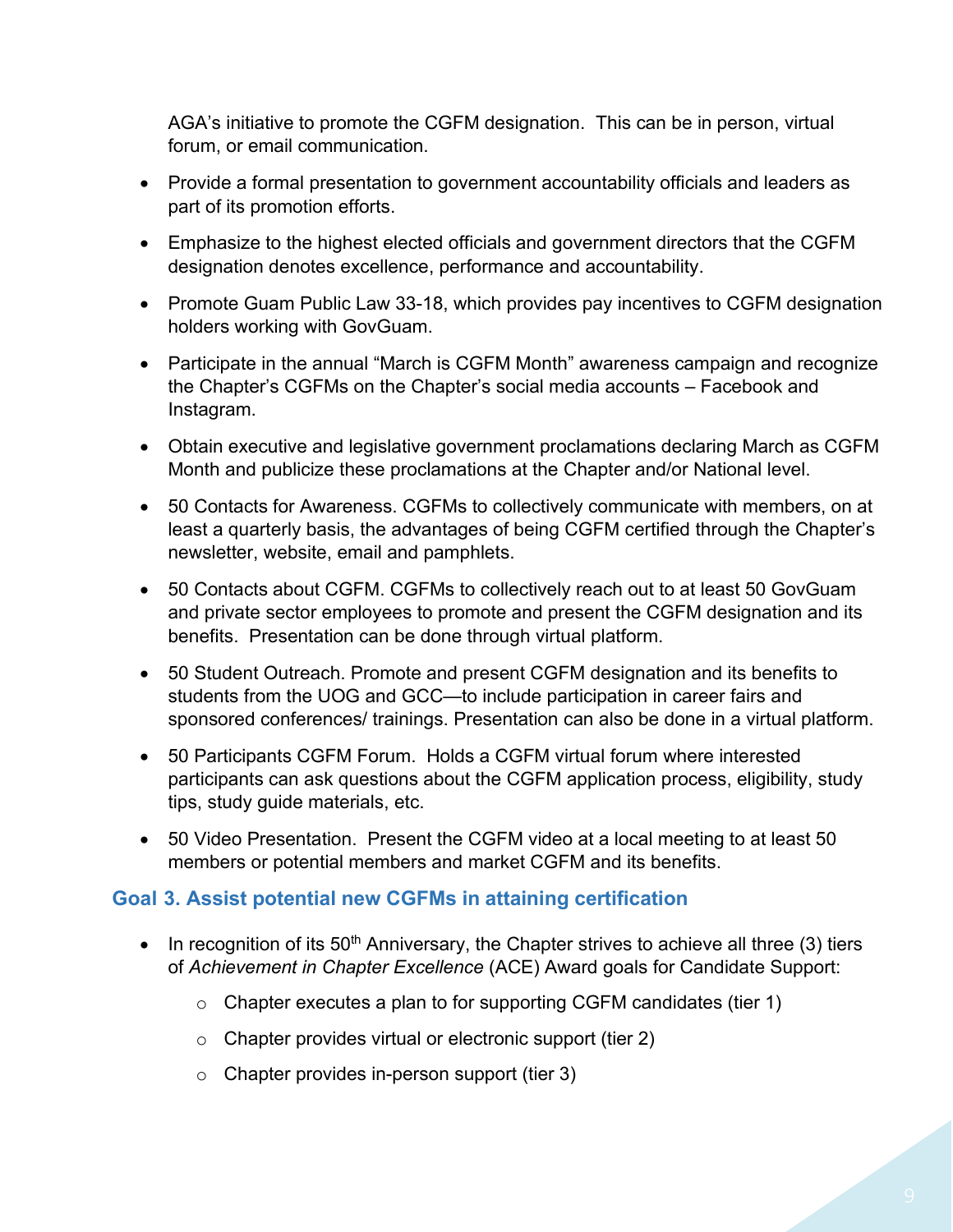- 50 Outreach to offer CGFM scholarship. Present or email at least 50 individuals about the CGFM scholarship where registration and test fees are reimbursed to Chapter members who pass the CGFM examination in accordance with the scholarship requirements.
- 50 Outreach to offer CGFM Exam Questions Reimbursements. Present or email at least 50 individuals pursuing or who may be interested in the CGFM that Chapter members can be reimbursed for the cost of the review exams they purchase.
- 50 Outreach to offer CGFM E-text Reimbursements. Present or email at least 50 individuals pursuing or may be interest in the CGFM that Chapter members can be reimbursed for the cost of purchasing subscriptions to E-text study guides in preparation for their exams.
- 50 Contact for CGFM Mentorship. Make contact to at least 50 Chapter members and encourage them to pursue the CGFM designation. Once a rapport is established, offer members mentoring and encouragement in the attainment of their CGFM designation.
- Promote and sponsor CGFM study groups—this can include online study support groups.
- Explore partnership opportunities with the Pacific Rim chapters to promote and bring CGFM preparation courses to the region.

#### **Goal 4. Designate a chapter resource to work with CGFM certification**

- Ensure the availability of educational materials (CGFM Study Guides and practice exams) to our membership.
- Coordinate with Director of Education to provide training necessary to meet CGFM continuing education requirements.
- Team up with other Chapter CGFMs to promote CGFM and provide presentations in CGFM Study groups.
- 50 CGFM Tips. Present and contribute relevant CGFM information to the Chapter newsletter, emails, or newsletters. These can include CGFM recognition, study suggestions, encouragement, technical requirements, "tip of the month," etc.
- Meet with CEC members and CGFMs to identify ideas and deliverables to advance the CGFM in our local Chapter. Suggestions to be provided to the Certification **Director**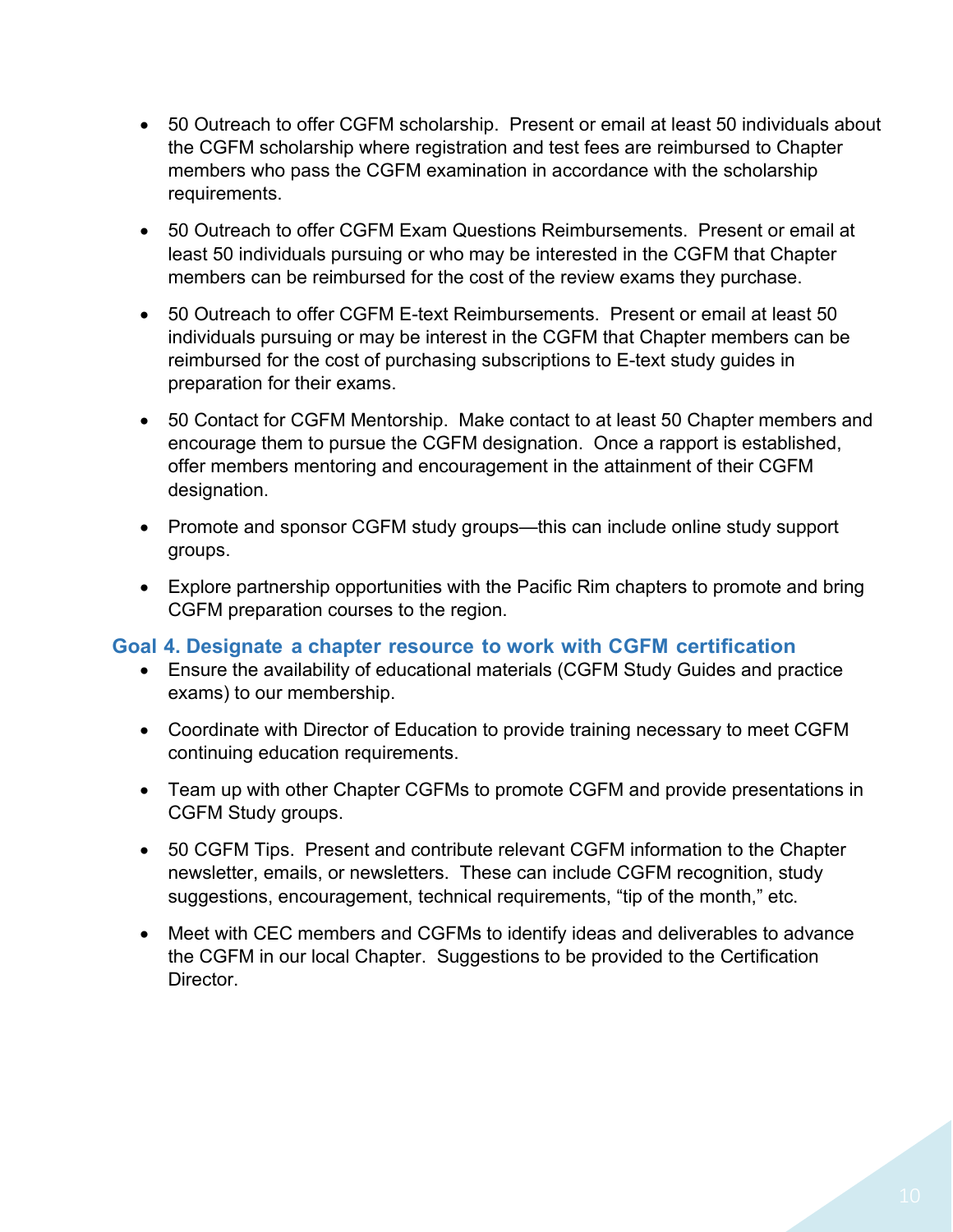## **SECTION IV. COMMUNICATIONS PLAN**

Communications Director: *Clariza Mae G. Roque, CGFM, CGAP, CICA* Communications Website: *Mariella Cruz* Newsletter Editor: *Debbie Ngata*

#### **Goal 1. Chapter meetings and member participation**

- In recognition of its  $50<sup>th</sup>$  Anniversary, the Chapter strives to achieve all three (3) tiers of *Achievement in Chapter Excellence* (ACE) Award goals for Communications:
	- $\circ$  Chapter maintains an updated website (tier 1)
	- $\circ$  Chapter consistently issues a newsletter and/or email notifications (tier 2)
	- $\circ$  Chapter executes a communications strategy, including a website, email and social media outreach (tier 3).
- Announce through website, newsletter, social media and email Chapter monthly meeting, events and conferences to both members and non-members.
- Maintain the Chapter's social networking sites (Facebook and Instagram).

#### **Goal 2. Communicate chapter business, events and other items of interest to leaders**

- Update the Chapter website on a weekly basis or as necessary to reflect Chapter activity updates and maintain historic data.
- Distribute newsletters to members and the public on the Chapter website monthly.
- Encourage members and students to submit articles to newsletter.
- Convert transition of current program year website domain to the new AGA site.
- Prepare public service announcements or press releases through:
	- o Newsletter
	- o Website
	- o Local media outlets
	- o Social networking sites
	- o National AGA

#### **Goal 3. Communicate within AGA**

 Share information through our National Council of Chapter representative and AGA National on the Chapter's highlights.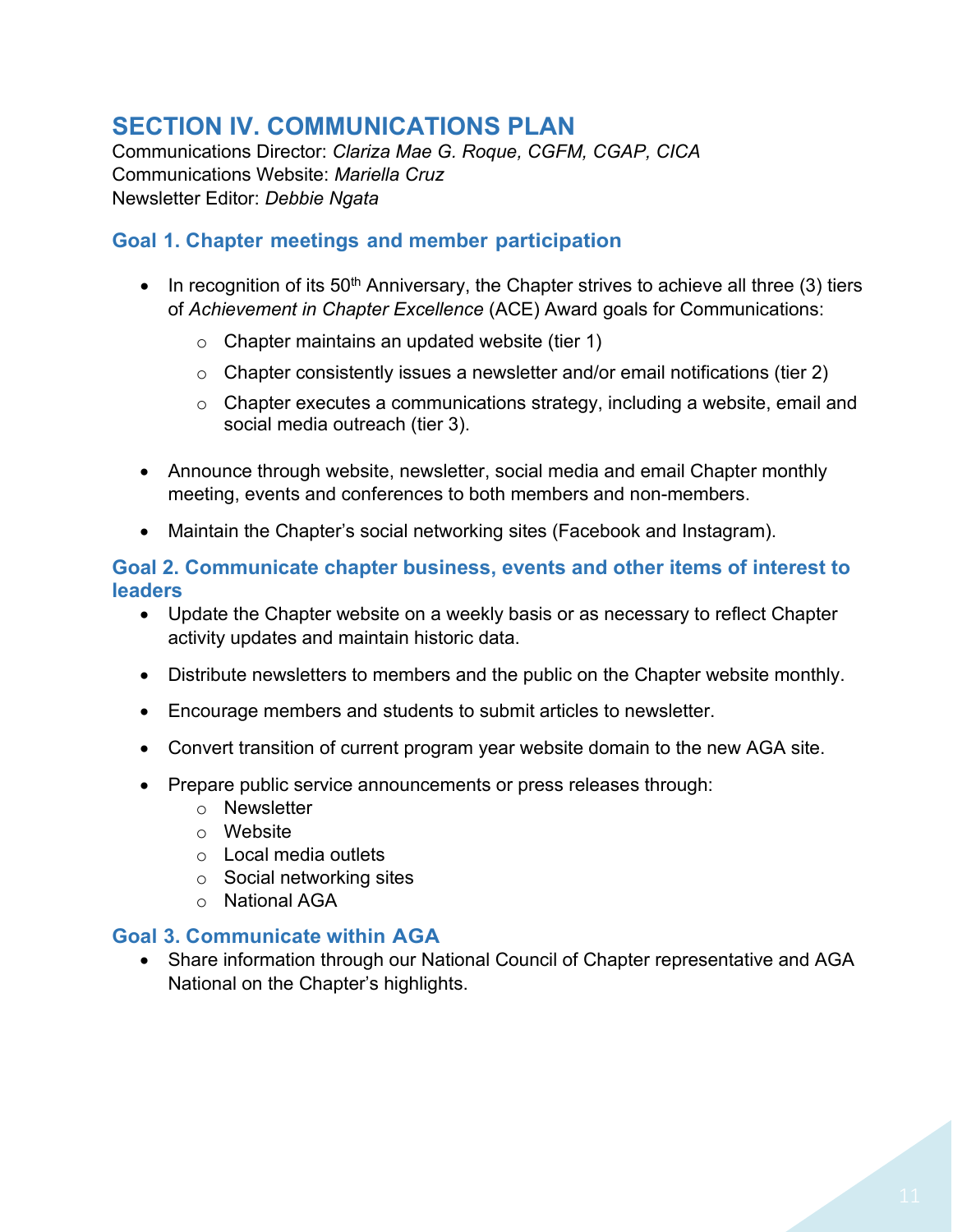# **SECTION V. MEMBERSHIP PLAN**

Membership Director: *Jose B. Guevara, III, CGFM* Membership Co-Director: *Mary Grace Edrosa* Membership Co-Director: *Amacris V. Legaspi, CGFM*

#### **Goal 1. Actively recruit new members**

- In recognition of its  $50<sup>th</sup>$  Anniversary, the Chapter strives to achieve all three (3) tiers of *Achievement in Chapter Excellence* (ACE) Award goals for Membership Growth:
	- $\circ$  Chapter maintains membership base with a growth number of 0-1% (tier 1)
	- $\circ$  Chapter meets their stated annual membership growth goal of 2% (tier 2)
	- $\circ$  Chapter exceeds their stated annual membership growth goal of 2% (tier 3)
- $\bullet$  50 New Members Recruitment in this program year in celebration of the 50<sup>th</sup> Anniversary of the Chapter.
- Market AGA membership to various government agencies and other related entities.
- Promote to college accountability student organizations the value of AGA membership to their future careers.
- Continue with the New Member Recruitment Raffle Program to win airfare accommodations, and registration fee to earn CPEs at the AGA National PDE.
- Recruitment of nonmember CGFMs, former members, and/or nonmembers who attended national, regional or local training events in Guam.
- Participate in AGA national recruitment efforts and campaigns
- Continue to acknowledge new members by sending a welcome email and include them in the Chapter Newsletters and Chapter General Membership email reminders

#### **Goal 2. Retain current members**

- In recognition of its  $50<sup>th</sup>$  Anniversary, the Chapter strives to achieve all three (3) tiers of *Achievement in Chapter Excellence* (ACE) Award goals for Overall Member Satisfaction:
	- $\circ$  Chapter conducts a membership satisfaction survey and shares the results with the CEC (tier 1)
	- o Chapter meets their stated annual membership of satisfaction goal (tier 2)
	- $\circ$  Chapter exceeds their stated annual membership satisfaction goal by 1% (tier 3)
- Membership Satisfaction Survey conducted June 2020, using this survey as a benchmark, our goal is to have a higher survey participation rate and aim for more than 70% to state that they are very satisfied with our chapter. In addition, 75% of the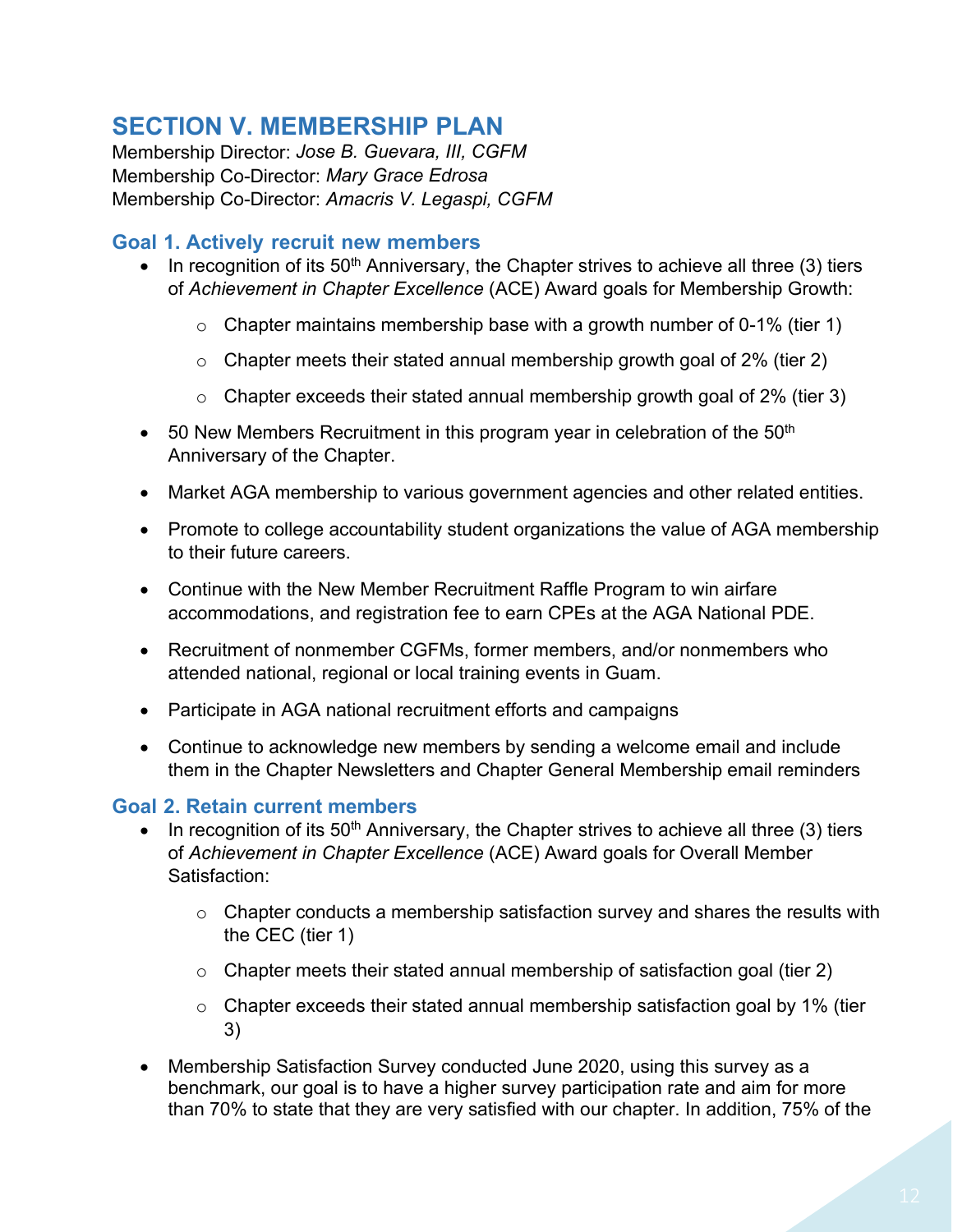respondents would recommend our organization to their friend The survey will be readministered in February or March 2021

- Contact Chapter members during annual renewal season (January 1 March 31) and encourage them to renew.
- Invite Chapter members who are celebrating membership anniversaries to be recognized during the monthly general membership meetings.
- Recognize Chapter members' AGA anniversary dates and years of membership in our newsletter and on our website. Provide monthly updates of membership listing and changes.
- Host at least one free event this program year for members.
- Create an incentive program such as:
	- 1. Discounts during General Membership luncheon meetings.
	- 2. Free Virtual trainings with CPE's partner with Education committee.
	- 3. Continue with the free lunch raffle program for Chapter members who attend our monthly Chapter meetings and encourage non-members to join AGA for additional benefits.
	- 4. Continue with the raffle program for Chapter members to win airfare, accommodations, and registration fee to earn CPEs at the AGA National PDT and Guam Professional Development Conference based on availability of funds.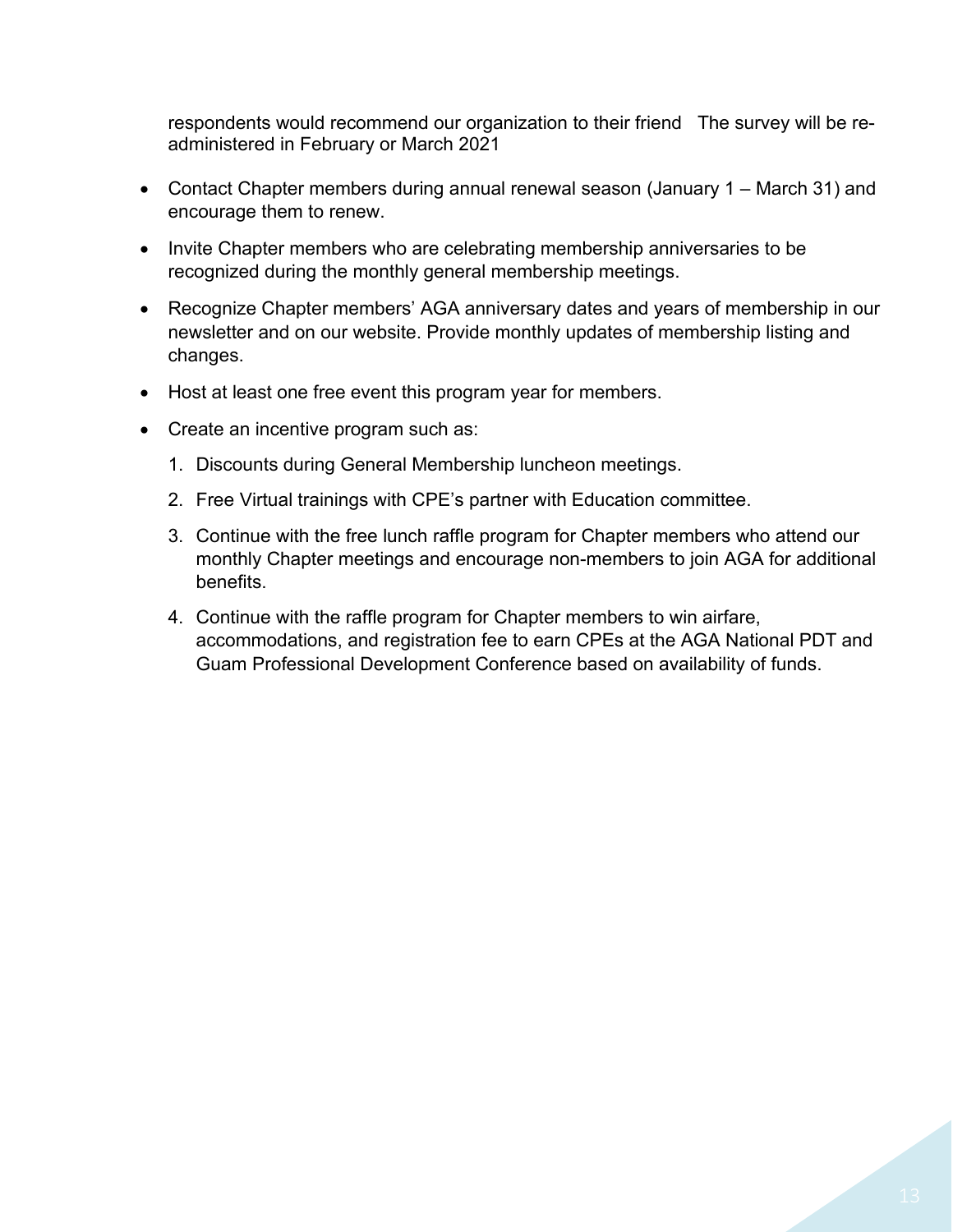# **SECTION VI. YOUNG PROFESSIONALS AND STUDENTS PLAN**

Young Professionals Director: *Rachel F. Cubacub* Co-Director: *Alfredo Tinoso (JAS President)* Co-Director: *Pending (AJA President)*

#### **Goal 1. Make young professional and student members a priority**

- In recognition of its  $50<sup>th</sup>$  Anniversary, the Chapter strives to achieve all three (3) tiers of *Achievement in Chapter Excellence* (ACE) Award goals for Students:
	- $\circ$  Chapter executes its plan for engaging with students (tier 1)
	- o Chapter meets their stated annual Student membership goal (tier 2)
	- $\circ$  Chapter exceeds their stated annual Student membership goal (tier 3)
- Work with the UOG Junior Accountants Society (JAS), GCC Association of Junior Accountants (AJA), and the Directors of Membership, Education and Community Service to recruit 10 new student members this program year.
- Emphasize networking opportunities to students and young professional members involved in various Chapter activities such as assisting in planning/organizing conferences, participating in community service events, and submitting newsletter articles, etc.
- Promote the CGFM certification by speaking to UOG JAS and GCC AJA.
- Attend their meetings, and present/introduce the CGFM certification to UOG and GCC accounting classes.

#### **Goal 2. Support the growing careers of young professionals and student members**

- Provide student membership to the student representatives (UOG JAS and GCC AJA Presidents) on the CEC committee.
- Conduct presentations at high school "Career Day" events and/or college accounting courses about the significance, roles and benefits of the accounting profession and AGA membership.
- Encourage the UOG and GCC accounting students to join the Chapter as student members, by inviting them to attend and participate in chapter meetings, community service activities, and other Chapter sponsored events.
- Improve the Chapter mentorship program by providing opportunities for Chapter mentors to interact with accounting students through student mixers, meetings, and/or job shadow days.
- Facilitate student company tours through coordination with Chapter members.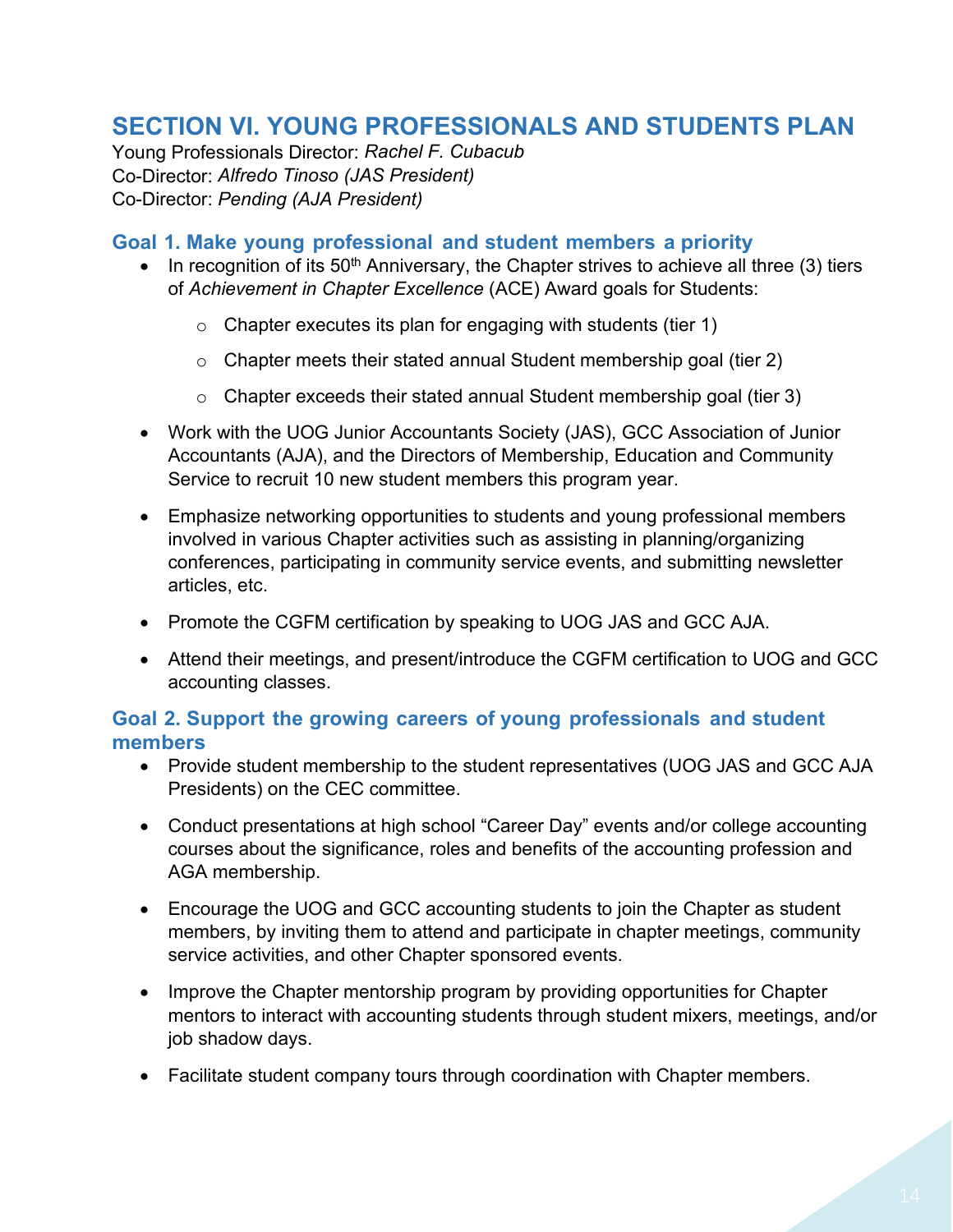- Include UOG and GCC students in the Chapter mailing lists to receive email information regarding AGA activities, i.e., newsletters, community service programs, monthly memberships meetings, etc.
- Encourage young professionals to contribute articles to the Chapter newsletter and website.

#### **Goal 3. Offer educational opportunities for young professional and student members.**

- Provide academic scholarships to UOG and GCC students. See section on Scholarship Plan.
- Continue to support the GCC Accounting Pathways Conference as a sponsor and/or provide speakers. The objective of the conference is to provide students with insights into the accountancy profession and to equip them with the knowledge of the requirements of a professional accountant.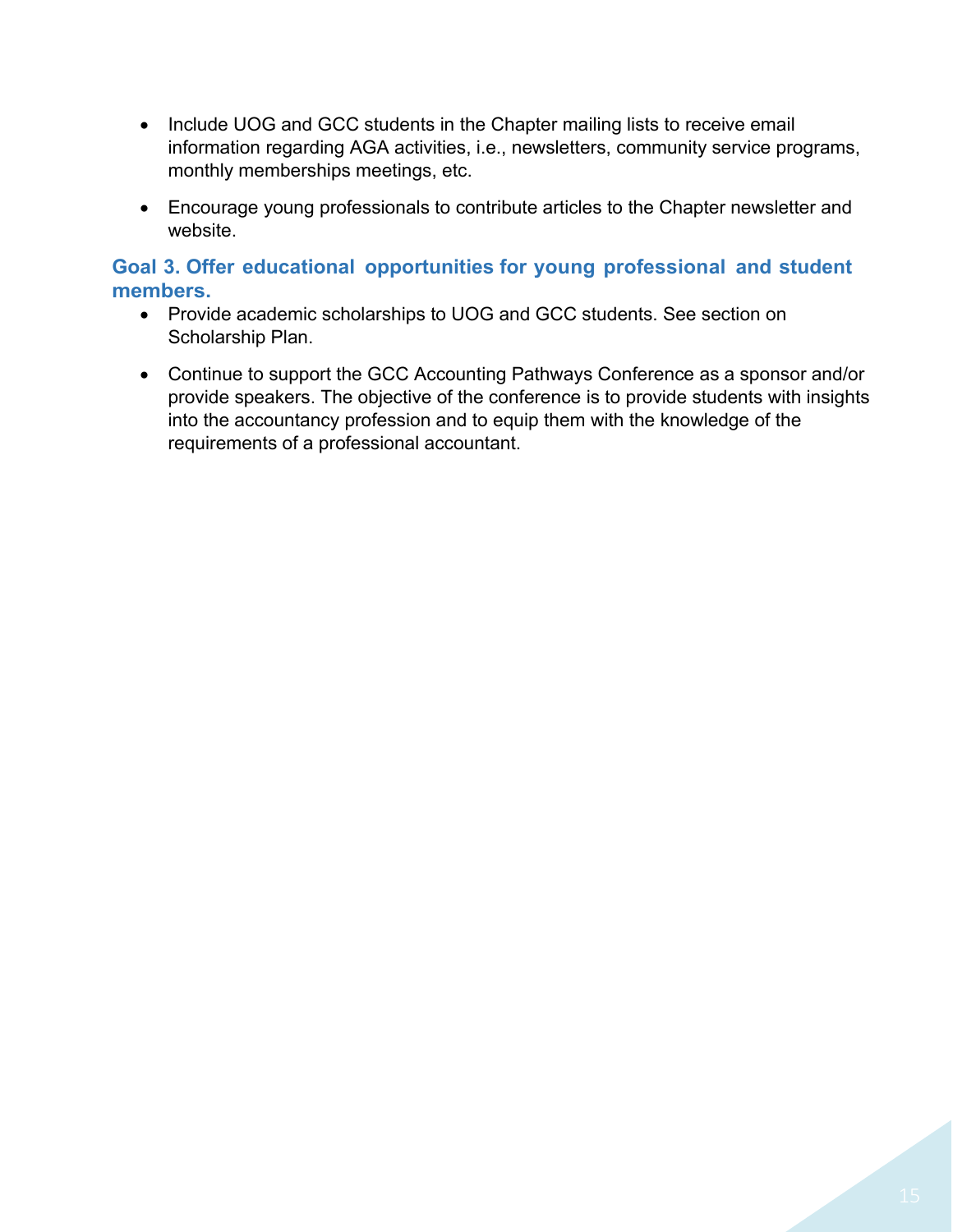# **SECTION VII. ACCOUNTABILITY PLAN**

Accountability Director: *Doreen T. Crisostomo, Ph.D., CGFM, CFE, CICA* Accountability Co-Director: *Michelle Puno*

#### **Goal 1. Make accountability outreach a priority for both your chapter and chapter members.**

- Complete and release the Chapter's Citizen-Centric Report (CCR) for Program Year 2019-2020 no later than September 30, 2020 and post it to the Chapter website.
- Submit the Chapter's CCR to AGA's Certificate of Excellence in CCR Program.

#### **Goal 2. Establish a chapter accountability outreach plan**

- Issue reminder notices to government agencies about Public Law 30-127, which requires GovGuam agencies to prepare their CCRs no later than sixty (60) calendar days after their independent audit reports have been released by OPA.
- Coordinate with OPA to monitor GovGuam agencies' compliance with Public Law 30- 127 to issue their CCRs after their respective financial audits are issued.
- Coordinate with the UOG and GCC accounting students and/or JAS and AJA to assist GovGuam agencies in the preparation of their CCRs.
- Coordinate with UOG and GCC accounting students and/or Chapter members to implement a CCR review committee to provide agencies with suggestions for improvements to enhance the quality of the CCRs.

#### **Goal 3. Promote accountability in chapter events**

- Present the 2019-2020 Chapter CCR to the membership during a General Membership meeting.
- Issue a "Best Citizen-Centric Report Award" to recognize an outstanding CCR that meets the design elements cited in Public Law 30-127 and the AGA national guidelines. CCRs posted on the OPA's website will be automatically entered, subject to PL 30-127 requirements, in the contest and the winning CCR will be presented.
- Recognize GovGuam entities who have complied with the mandates of P.L. 30-127 for the last 12 years since the law's inception in FY2009.
- Submit at least five CCRs prepared by GovGuam agencies to AGA's Certificate of Excellence in CCR program.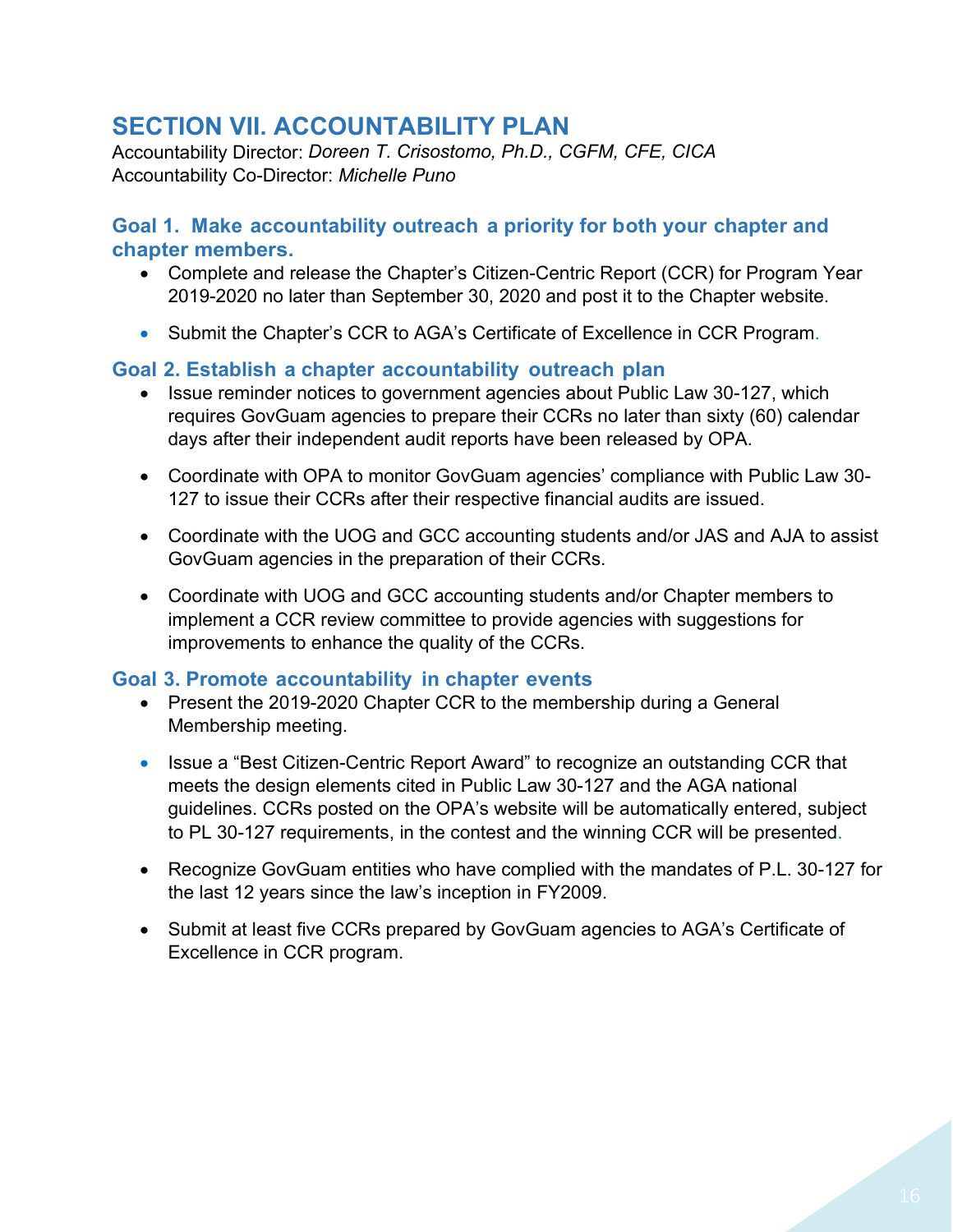## **SECTION VIII. COMMUNITY SERVICE PLAN**

Community Service Director: *Margie Francisco, CPA* Community Service Co-Director: *Vanessa D. Valencia*

#### **Goal 1. Participate in community service**

- In recognition of its  $50<sup>th</sup>$  Anniversary, the Chapter strives to achieve all three (3) tiers of *Achievement in Chapter Excellence* (ACE) Award goals for Community Service:
	- $\circ$  Chapter holds at least one community service event concurrent with a chapter event (tier 1)
	- o Achieve tier 1 and chapter holds at least one stand-alone community service event (i.e. not with another chapter event) (tier 2)
	- o Achieve tier 2 and support the PDT 2020 NCSF fundraiser in some form (tier 3)
- Conduct at least five (5) community service projects for the program year by partnering with needy organizations or others who are hosting community service events.
- Encourage members to participate in at least one community service project for the program year to achieve 10% participation of total the Chapter's membership (estimate 20 AGA members).
- Encourage members to support the Chapter's community service events that will utilize members' experiences and expertise in their fields such as credit awareness and savings education. In addition, members must participate in at least one community service or training event to be eligible for the annual PDT raffle.
- Participate in regional or international community service events to promote Professional Social Responsibility (PSR) for the program year such as the International Coastal Clean-up, Relay for Life, etc.

#### **Goal 2. Promote community service and AGA**

- Host and coordinate with student members a  $50<sup>th</sup>$  Anniversary fundraiser community event like the AGA Guam Chapter 5k to raise funds for scholarship programs.
- **•** Partner with other non-profit organizations in community service projects that will foster professional and civic relationships with the AGA such as the Salvation Army, Guma San Jose, Guam Animals in Need (GAIN), etc.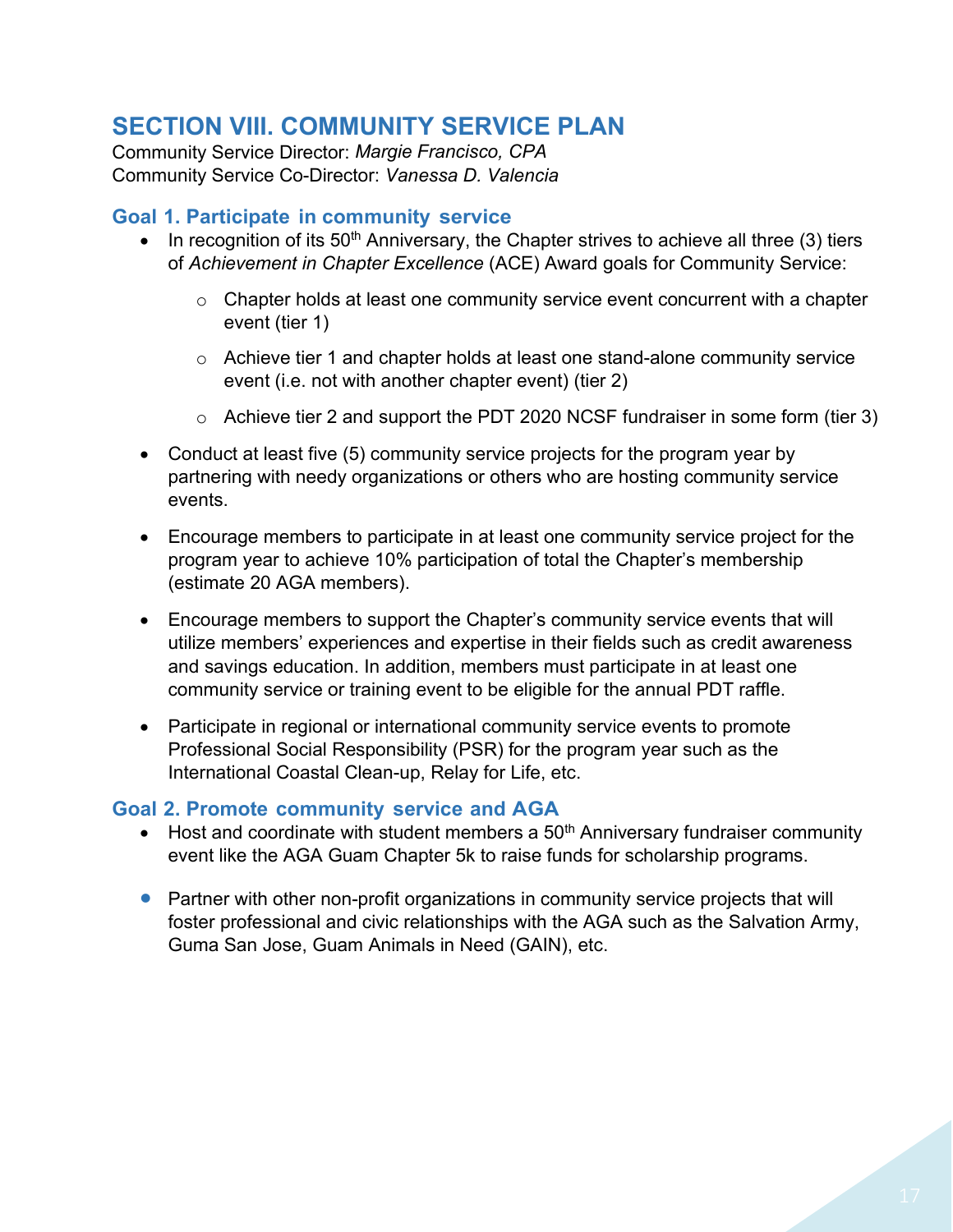# **SECTION IX. SCHOLARSHIP PLAN**

Scholarship Director: *Lorbea Palaming and Pamela Aguigui*

#### **Goal 1. Offer academic scholarships**

• Set aside funds from the Educational Fund (to be determined by CEC) to support accounting and business student(s) in accordance with the Chapter Scholarship Criteria. Programs include but not limited to the Herminia Dierking scholarship, AGA Guam Chapter scholarship and graduate-level scholarships.

#### **Goal 2. Encourage participation of members and dependents of members**

- Distribute the Scholarship Program requirements during the general membership meetings and encourage members' involvement in the recruitment of potential candidates to the Scholarship Program. Announce regularly in the Chapter membership meetings.
- Encourage application to AGA National Academic and Training Scholarships including:
	- o Rising College Freshman
	- o Current Undergraduates
	- o Graduate Students
	- o Community Service
	- o National Collegiate Leadership Program
	- o Young Professional PDT Scholarship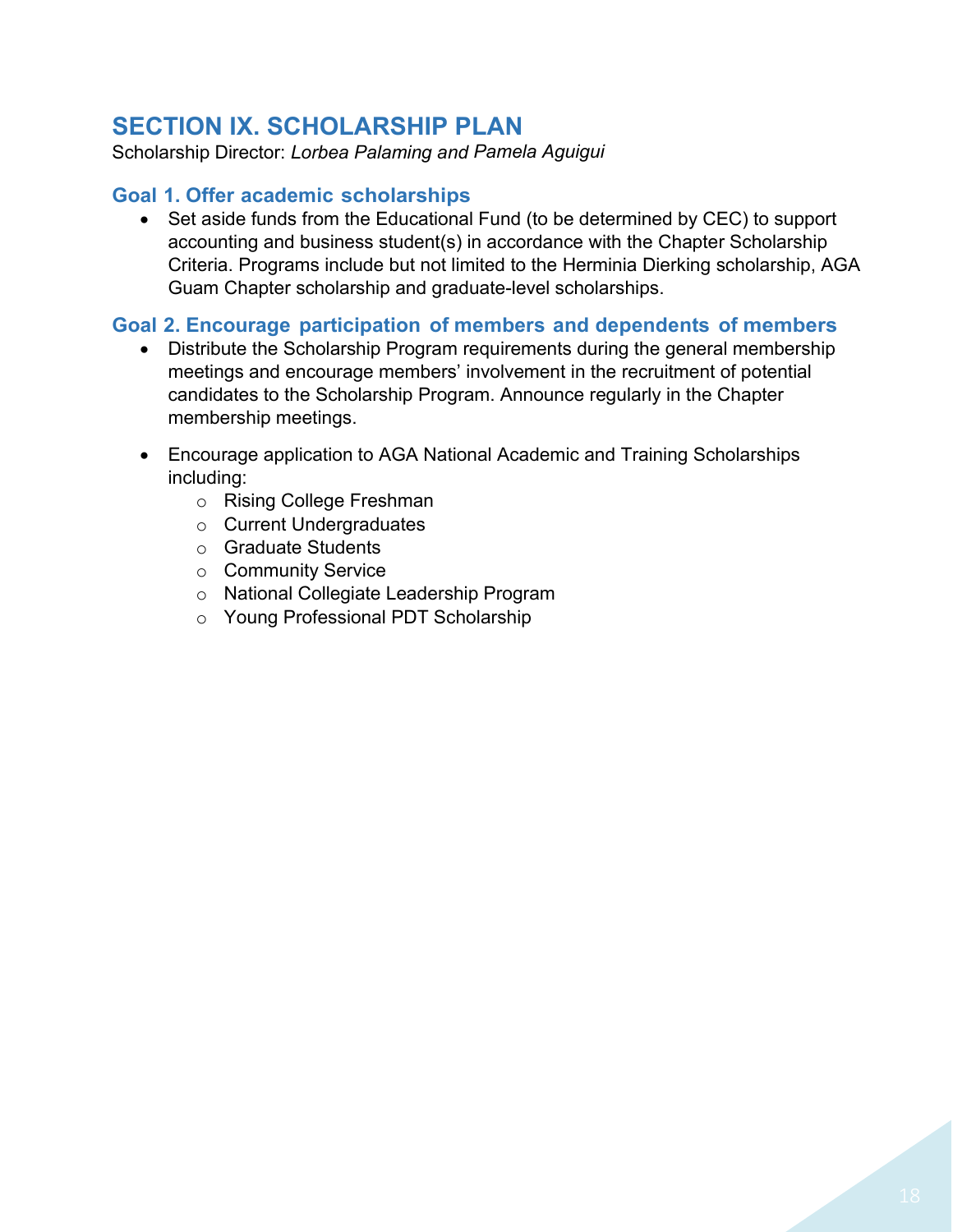# **SECTION X. AWARDS PLAN**

Awards Director: *Justin B. Castro, CFE*

#### **Goal 1. Recognize the association and the people who make it up**

- Continue the John Phillips Excellence in Accountability Award, which will recognize individuals for superior dedicated service and outstanding achievement in enhancing government transparency and accountability in Guam.
- AGA Guam Chapter President to recognize during general membership meetings or as appropriate for the following categories:
	- o Professor John Phillips Excellence in Accountability Award (September)
	- o Certificate of Appreciation/Participation
	- o Membership Longevity Award (10, 15, 20, 25 years, etc.)
	- o Professional Accomplishments
	- o New CGFMs
- Provide scholarships to PDT and local training to members in recognition of their participation in club activities.
	- $\circ$  PDT minimum of one (1) scholarship, based on availability of funds.
	- $\circ$  Local training minimum of two (2) scholarships, based on availability of funds.
- Encourage application to AGA National Awards including:
	- o Chapter Education Award
	- o Chapter Accountability and Transparence Award
	- o Community Service Award
	- o Chapter CGFM Award
	- o Excellence in Government Leadership Award
	- o Distinguished Local Government Leadership Award
	- o Emerging Leader Award of Excellence
	- o Volunteer of the Year Award
	- o Chapter Communications Award